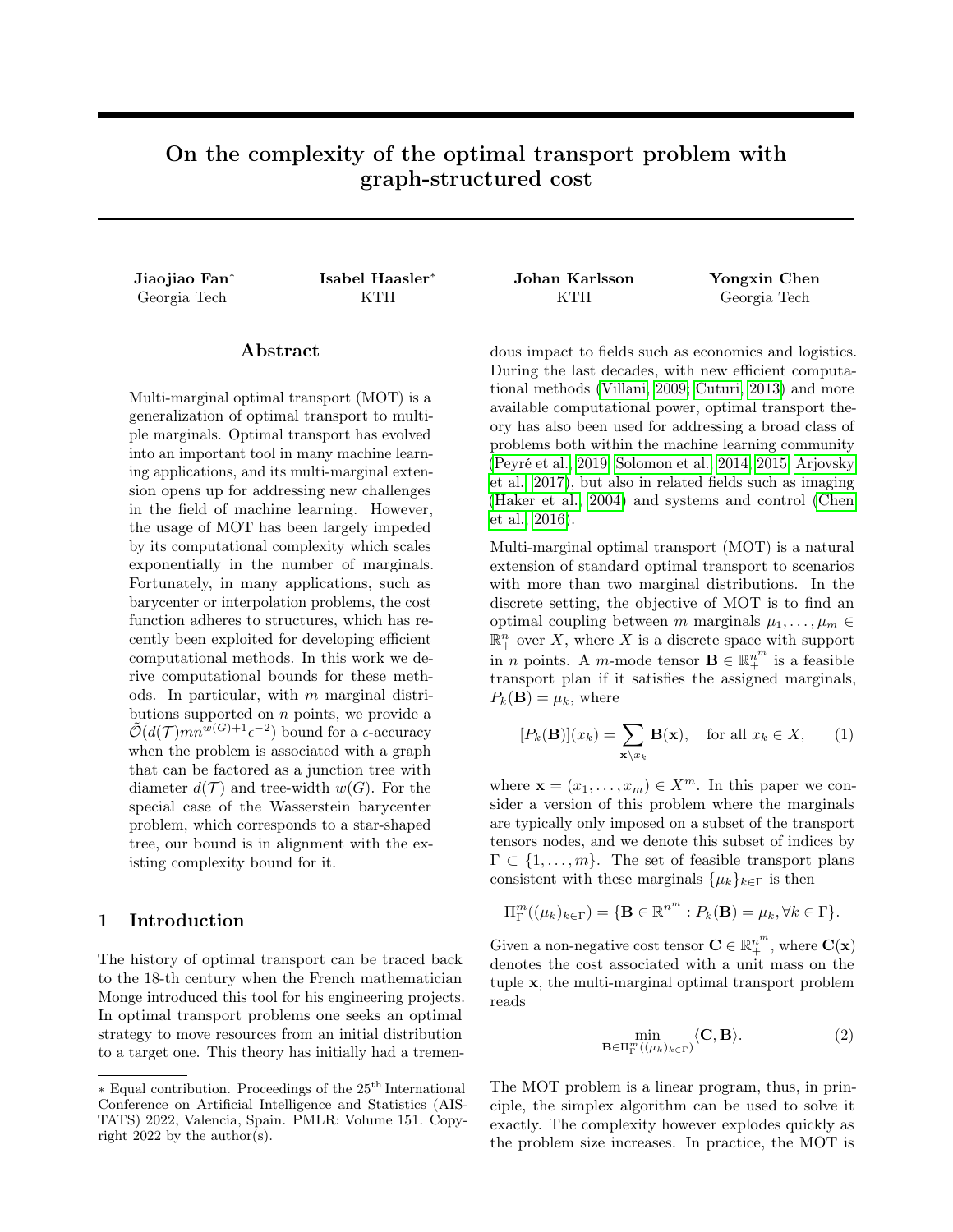solved approximately instead. The goal of these approximation algorithms is to find  $\widehat{\mathbf{B}} \in \Pi_{\Gamma}^{m}((\mu_{k})_{k\in\Gamma})$ such that  $\langle C, \widehat{B} \rangle$  is an  $\epsilon$ -approximation of the MOT problem [\(2\)](#page-0-0). That is,  $\hat{\mathbf{B}}$  is an approximation of the transport tensor and satisfies

$$
\langle \mathbf{C}, \widehat{\mathbf{B}} \rangle \le \min_{\mathbf{B} \in \Pi_{\Gamma}^{m}((\mu_{k})_{k \in \Gamma})} \langle \mathbf{C}, \mathbf{B} \rangle + \epsilon.
$$

A popular method to approximately solve the MOT problem [\(2\)](#page-0-0) is to solve an entropic regularized version of it where an entropy barrier term is added to the objective. This regularized problem can be solved by the renowned Sinkhorn iterations [\(Deming & Stephan,](#page-9-5) [1940;](#page-9-5) [Cuturi, 2013\)](#page-9-0).

Related work: A fundamental question in the study of MOT algorithms is understanding their complexities, and several complexity bounds have been derived over the last few years for various MOT algorithms [\(Lin et al., 2019;](#page-9-6) [Altschuler & Boix-Adsera, 2020;](#page-9-7) [Car](#page-9-8)[lier, 2021\)](#page-9-8). The best known complexity bound for the general multi-marginal Sinkhorn iterations is  $\tilde{\mathcal{O}}(\frac{m^3n^m}{\epsilon^2})$ [\(Lin et al., 2019\)](#page-9-6) with greedy updates, which scales exponentially in the number of marginals  $m$ . This is not surprising as the size of the variable B grows exponentially. This complexity bound can be improved by exploiting the structure of the cost tensor C. A wellknown example is the Wasserstein barycenter problem where the cost can be decomposed into pairwise costs between the marginals and the barycenter. [Kroshnin](#page-9-9) [et al.](#page-9-9) [\(2019\)](#page-9-9) shows that the iterative scaling algorithm finds an  $\epsilon$ -approximate solution to the barycenter between L distributions in  $\tilde{\mathcal{O}}(\frac{Ln^2}{\epsilon^2})$  operations. A more general class of costs where better computation complexity can be achieved is associated with the tree structure (see Section [2\)](#page-2-0). Such structures appear in various applications, such as barycenter problems [\(Lin et al.,](#page-9-10) [2020;](#page-9-10) [Kroshnin et al., 2019\)](#page-9-9), interpolation problems [\(Solomon et al., 2015\)](#page-10-2), and estimation problems [\(Elvan](#page-9-11)[der et al., 2020\)](#page-9-11). It was shown in [Haasler et al.](#page-9-12) [\(2021c\)](#page-9-12) that a complexity bound for MOT problems with treestructured cost (including the barycenter problem as a special case) is  $\tilde{\mathcal{O}}\left(\frac{m^4n^2}{\epsilon^2}\right)$  $(\frac{n^2 n^2}{\epsilon^2})$ , where m denotes the number of marginals. Many other MOT problems are structured according to graphs that contain cycles, e.g., in the generalized Euler flow problem [\(Benamou et al.,](#page-9-13) [2015\)](#page-9-13), control applications [\(Haasler et al., 2020\)](#page-9-14), and multi-species problems [\(Haasler et al., 2021b\)](#page-9-15). Treestructured optimal transport problems are often formulated as a sum of bi-marginal optimal transport problems and in previous works the numerical scheme is often based on regularizing each of the bi-marginal problems locally. However, if the underlying graph structure contains cycles, there is no such representation of the problem. In [Altschuler & Boix-Adsera](#page-9-7)

[\(2020\)](#page-9-7), it was shown that the complexity for MOT with general graph-structured cost scales polynomially as the number of marginals increases, as long as the tree-width of the graph is properly bounded, but they do not provide explicit dependencies on the parameters. Note that some other structures of the cost tensors such as the low rank property can be leveraged [\(Altschuler](#page-9-7) [& Boix-Adsera, 2020\)](#page-9-7), but these are very different to the graphical structure considered in this work.

Our contribution: The purpose of this work is to provide a tighter complexity bound for solving the MOT problem with general graph-structured costs. For the cases where the MOT problem is structured according to a tree, i.e., the graph does not contain any cycles, we show that an  $\epsilon$ -approximation of the solution can be found within  $\tilde{\mathcal{O}}(\bar{d}(G)mn^2\epsilon^{-2})$  operations, where  $d(G)$  denotes the average distance between two leaves of the tree. This improves on the previous result  $\tilde{\mathcal{O}}(m^4n^2\epsilon^{-2})$  for tree-structured MOT in [Haasler](#page-9-12) [et al.](#page-9-12) [\(2021c\)](#page-9-12). For the barycenter problem, which corresponds to the special case of a star-shaped graph, this matches the best known bound when no further acceleration of the method is applied. The framework in this paper also treats a class of MOT problems that is much larger than what can be described by bi-marginal OT problems. In the case of a general graph  $G$ , the complexity is  $\tilde{\mathcal{O}}(\bar{d}(\mathcal{T})mn^{w(G)+1}\epsilon^{-2}),$  where  $\mathcal{T}$  is a minimal junction tree over the graph  $G$ , and  $w(G)$  is the tree-width of G. Our contribution can be summarized as follows:

- i) By a novel analysis of the method, leveraging a random update scheme, we improve on the best known complexity result (cf. Table [1\)](#page-2-1).
- ii) By using a novel regularization term we simplify the complexity analysis (cf. Remark [1\)](#page-3-0).
- iii) We augment the Sinkhorn belief propagation method (Algorithm [1,](#page-4-0) see also [Haasler et al.](#page-9-12) [\(2021c,](#page-9-12) Algorithm 2)) by a new rounding scheme for treestructured MOT, given in Algorithm [2.](#page-4-1)
- iv) We extend the analysis to MOT problems with general graph-structured costs.

We remark that our Algorithm [1](#page-4-0) is very similar to those in [Haasler et al.](#page-9-12) [\(2021c\)](#page-9-12); [Altschuler & Boix-Adsera](#page-9-7) [\(2020\)](#page-9-7); the main results are on the explicit complexity bounds. There are accelerated versions of the Sinkhorn algorithm, see, e.g., [Lin et al.](#page-9-6) [\(2019\)](#page-9-6); [Kroshnin et al.](#page-9-9) [\(2019\)](#page-9-9) that can improve the dependence with respect to  $\epsilon$  from  $\epsilon^{-2}$  to  $\epsilon^{-1}$ . Note that these accelerations cannot improve the dependence over  $m$  or  $n$ . Since the algorithm studied in this work is not accelerated, we compare the complexity bounds only to algorithms with no acceleration.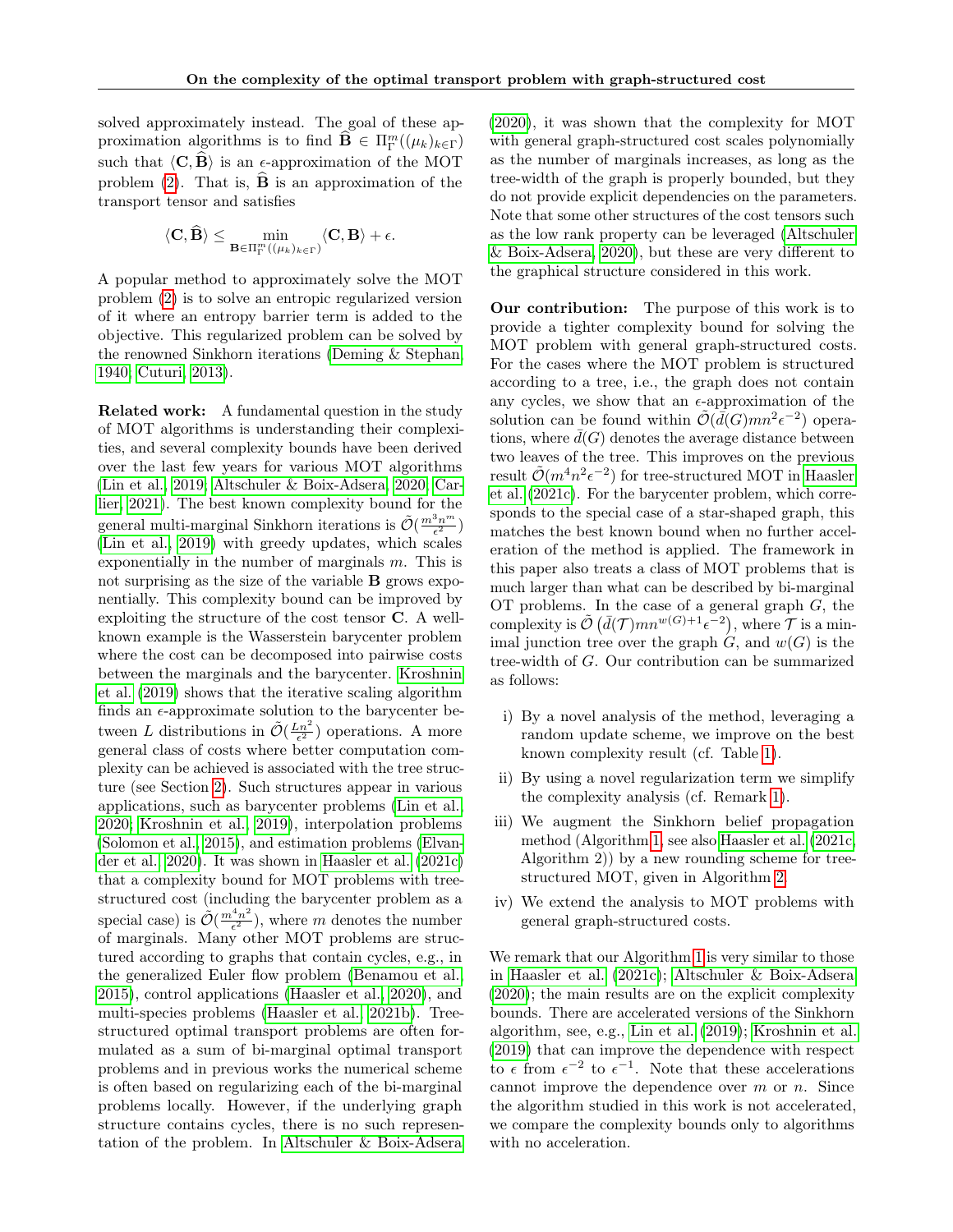$\mathbf C$ 

| Problem                       | Complexity                                                    | Paper                      |
|-------------------------------|---------------------------------------------------------------|----------------------------|
| Bi-marginal optimal transport | $\tilde{\mathcal{O}}(n^2\epsilon^{-2})$                       | Dyurechensky et al. (2018) |
| Barycenter optimal transport  | $\tilde{\mathcal{O}}(mn^2\epsilon^{-2})$                      | Kroshnin et al. $(2019)$   |
| General MOT                   | $\tilde{\mathcal{O}}(m^3 n^m \epsilon^{-2})$                  | Lin et al. $(2019)$        |
| Tree-structured MOT           | $\tilde{\mathcal{O}}(m^4n^2\epsilon^{-2})$                    | Haasler et al. $(2021c)$   |
| Tree-structured MOT           | $\tilde{\mathcal{O}}(d(G)mn^2\epsilon^{-2})$                  | Ours                       |
| balanced Graph-structured MOT | $\tilde{\mathcal{O}}(d(\mathcal{T})mn^{w(G)+1}\epsilon^{-2})$ | Ours                       |

<span id="page-2-1"></span>Table 1: Best-known complexity bounds for optimal transport without acceleration. Note that our bounds hold with high probability.



Figure 1: Graph associated with a barycenter problem [\(3\)](#page-2-2), where  $L = 5$ .

**Notation:** For a matrix  $C \in \mathbb{R}^{n \times n}$ , we denote  $||C||_{\infty}$ its largest element. We denote a graph as the tuple  $G = (V, E)$ , where V is the set of vertices, and E is the set of edges. For a vertex  $k \in V$ , we denote the set of neighbouring vertices by  $N(k) \subset V$ . Let  $\mathbf{1}_d$ denote the all-ones vector/matrix/tensor in  $\mathbb{R}^d$ , and let  $exp(\cdot), log(\cdot), \odot$ , and ./ denote the element-wise exponential, logarithm, multiplication, and division of tensors, respectively. The  $p(m, n, \epsilon) = \tilde{\mathcal{O}}(q(m, n, \epsilon))$ notation absorbs polylogarithmic factors related to n, i.e., there exist positive constants  $c_2, c_3$  such that  $p(m, n, \epsilon) \leq c_2 q(m, n, \epsilon) (\log n)^{c_3}.$ 

## <span id="page-2-0"></span>2 Graph-structured MOT

In this paper we consider MOT problems with a cost that decouples according to a graph. Such structures appear in many applications, for instance in barycenter problems [\(Lin et al., 2020;](#page-9-10) [Kroshnin et al., 2019\)](#page-9-9), interpolation problems [\(Solomon et al., 2015\)](#page-10-2), and estimation problems [\(Elvander et al., 2020;](#page-9-11) [Singh et al.,](#page-9-17) [2020\)](#page-9-17). In fact, one of the very first studies of MOT, on the generalized Euler-flow problem, has a graphstructured cost [\(Brenier, 1989;](#page-9-18) [Benamou et al., 2015\)](#page-9-13).

#### <span id="page-2-5"></span>Example 1. (Fixed-support Wasserstein Barycenter).

A special case of a graph-structured optimal transport problem is the fixed support barycenter problem [\(Agueh](#page-8-0)  $& Carlier, 2011)$  with uniform weights

$$
\min_{\mu \in \mathbb{R}^n} \sum_{\ell=1}^L \frac{1}{L} W(\mu, \mu_\ell), \quad \text{with} \quad W(\mu, \nu) = \inf_{B \in \Pi(\mu, \nu)} \langle C, B \rangle,
$$
\n(3)

where  $\Pi(\mu, \nu) = \Pi_{\{1,2\}}^2(\mu, \nu)$  denotes the standard set of feasible transport plans for two marginals. The underlying structure can be described by a star-graph as illustrated in Figure [1.](#page-2-1) Problem [\(3\)](#page-2-2) can be written as the multi-marginal problem [\(2\)](#page-0-0), where the cost tensor

<span id="page-2-4"></span>

Figure 2: Graph associated with a Wasserstein least square problem [\(5\)](#page-2-3).

$$
\in \mathbb{R}^{n^{L+1}}
$$
 is defined as  

$$
\mathbf{C}(x_1, ..., x_L, x_{L+1}) = \sum_{\ell=1}^{L} \frac{1}{L} C(x_{L+1}, x_{\ell}), \quad (4)
$$

and constraints are given on the set  $\Gamma = \{1, \ldots, \ell\}.$ 

<span id="page-2-6"></span>Example 2. (Wasserstein least squares problem in [Karimi et al.](#page-9-19) [\(2020\)](#page-9-19)) Given a a set of probability measures  $\rho_{t_1}, \rho_{t_2}, \ldots, \rho_{t_N}$  with  $0 \le t_1 < t_2 < \cdots < t_N \le 1$ , we aim to find two distributions  $\mu_0$  and  $\mu_1$  such that the set of measures is closest to the displacement interpolation between  $\mu_0$  and  $\mu_1$  in terms of the Wasserstein distance. More specifically, we seek the solution to

<span id="page-2-7"></span><span id="page-2-3"></span>
$$
\min_{\mu_0, \mu_1} \sum_{i=1}^{N} W(\rho_{t_i}, \mu_{t_i})^2
$$
\n(5)

where  $\mu_t$  denotes the displacement interpolation connecting  $\mu_0$  and  $\mu_1$ . The structure of this problem is described by the graph in Figure [2.](#page-2-4) By associating  $\mu_0$ and  $\mu_1$  with the first and last marginal, respectively, problem [\(5\)](#page-2-3) can be reformulated as a MOT problem [\(2\)](#page-0-0) where constraints are given on the set  $\Gamma = \{1, \ldots, N\}$ and the cost tensor is defined as

<span id="page-2-2"></span>
$$
\mathbf{C}(x_0, x_1, \dots, x_{N+1}) = \sum_{i=1}^{N} ||x_i - (1 - t_i)x_0 - t_i x_{N+1}||^2
$$
  
+  $\alpha ||x_0 - x_{N+1}||^2$ ,

where a regularization term  $\alpha ||x_0 - x_{N+1}||^2$  is added to promote short interpolation. Note that this cost can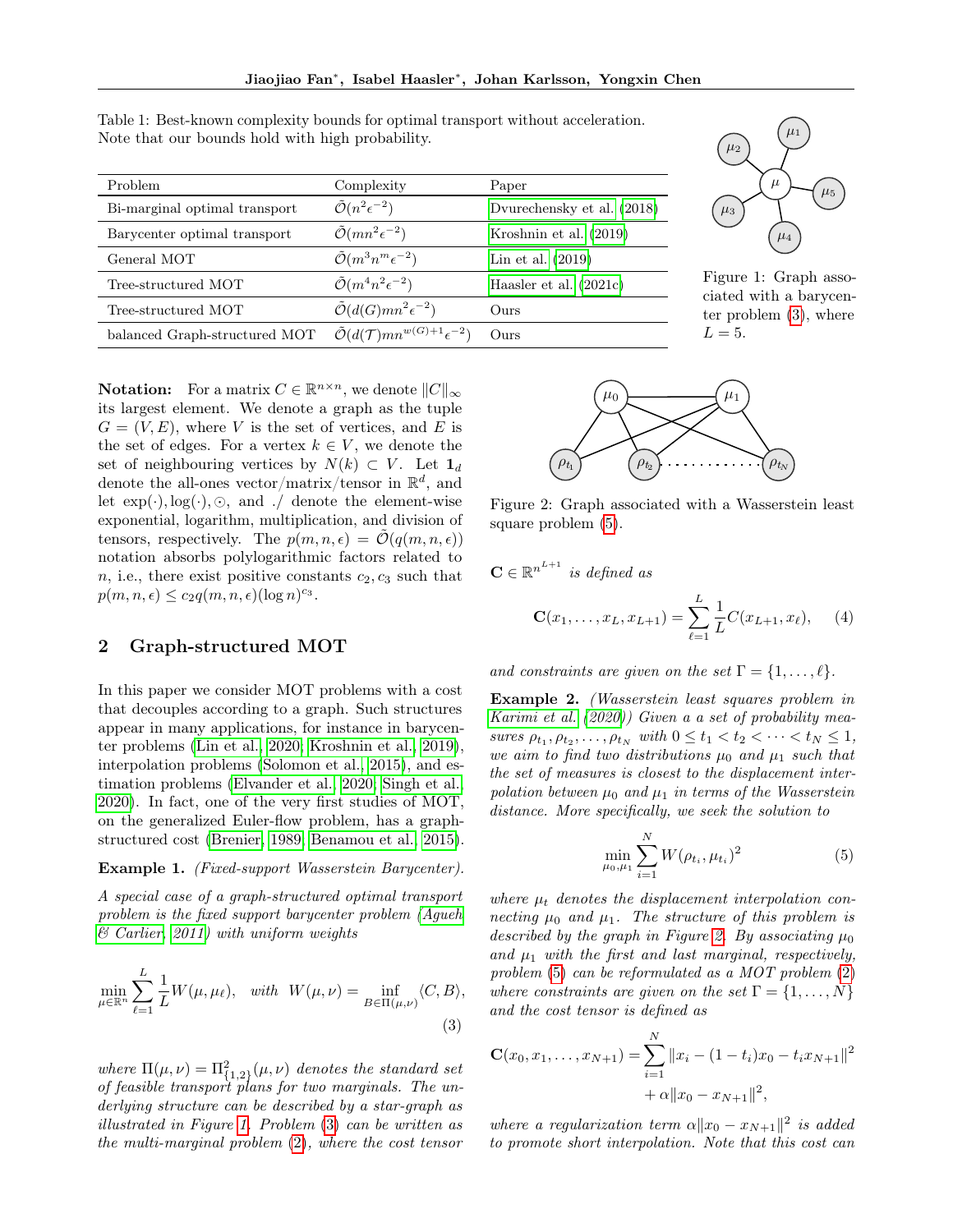be written in terms of pairwise interactions between marginals, which are represented by the edges in the graph in Figure [2.](#page-2-4)

Similar to Example [1](#page-2-5) and [2,](#page-2-6) we can define a MOT problem that is structured according to any graph  $G = (V, E)$ . Therefore, we associate each vertex in V with a marginal of the transport plan **B**, and each edge in E with a pair-wise cost. That is, for the interaction between vertices  $k_1$  and  $k_2$  we define a cost matrix  $C^{(k_1,k_2)}$ , and we let E be the set of all these pair-wise interactions. Then the graph-structured cost tensor is defined by

$$
\mathbf{C}(x_1,\ldots,x_m) = \sum_{(k_1,k_2)\in E} C^{(k_1,k_2)}(x_{k_1},x_{k_2}).\qquad(6)
$$

Problem [\(2\)](#page-0-0) with a cost tensor of the form [\(6\)](#page-3-1) is called a graph-structured MOT problem [\(Haasler et al.,](#page-9-20) [2021a,](#page-9-20)[c\)](#page-9-12).

Many graph-structured optimal transport problems, for instance interpolation and barycenter problems, are naturally described by tree graphs, i.e., graphs that do not contain any cycles. It is important to note that every tree-structured MOT problem can equivalently be expressed as a sum of coupled bi-marginal OT problems. However, general graph-structured MOT problems contain more information and cannot be represented as a sum of coupled OT problems, cf. [Haasler](#page-9-20) [et al.](#page-9-20) [\(2021a,](#page-9-20) Remark 3). Even in the case of treestructured problems, the multi-marginal regularization is often favorable, because it yields less smoothed out solutions and is stable for smaller regularization parameters  $\eta$  [\(Haasler et al., 2021a,](#page-9-20) Section 5). In this work we utilize the fact that any graph can be converted into a tree using the junction tree technique [\(Koller](#page-9-21) [& Friedman, 2009,](#page-9-21) Chapter 10), and we will use this representation to derive complexity bounds for general graph-structured MOT problems. It should be noted that in the case of a tree-structured MOT problem we can without loss of generality consider the case, where Γ is the set of leaves [\(Haasler et al., 2021a,](#page-9-20) Proposition 3.4).

## 3 Sinkhorn belief propagation algorithm

In practical applications the MOT problem is often prohibitively large for standard linear programming solvers, and one therefore has to resort to numerical methods to obtain an appropriate solution. A wellknown approach, based on the seminal work by [Cuturi](#page-9-0) [\(2013\)](#page-9-0), is to regularize the objective in [\(2\)](#page-0-0) with an entropic barrier term [\(Benamou et al., 2015\)](#page-9-13). In particular, we introduce the barrier term

$$
H({\bf B} \mid {\bf M}) = \langle {\bf B}, \log({\bf B}) - \log({\bf M}) - {\bf 1}_{n^m} \rangle,
$$

where

<span id="page-3-2"></span>
$$
\mathbf{M}(x_1, x_2, \dots, x_m) = \prod_{k \in \Gamma} \mu_k(x_k).
$$

The regularized MOT problem reads then

$$
\min_{\mathbf{B}\in\Pi_{\Gamma}^m((\mu_k)_{k\in\Gamma})}\langle\mathbf{C},\mathbf{B}\rangle+\eta H(\mathbf{B}\mid\mathbf{M}),\qquad(7)
$$

where  $\eta > 0$  is a small regularization parameter.

<span id="page-3-1"></span><span id="page-3-0"></span>Remark 1. Note that our choice of entropy regularizer is slightly different from the standard one  $\langle \mathbf{B}, \log(\mathbf{B}) - \mathbf{1}_{n^m} \rangle$  often used for the Sinkhorn algorithm. The extra term  $-\langle \mathbf{B}, \log(\mathbf{M}) \rangle$  turns out to simplify the approximation procedure (there is no need to alter the marginal distributions first to increase the minimum value of their elements as in [Dvurechensky](#page-9-16) [et al.](#page-9-16) [\(2018\)](#page-9-16); [Lin et al.](#page-9-6) [\(2019\)](#page-9-6)) and the complexity analysis (see, e.g., Lemma [1\)](#page-5-0).

The optimal solution of the regularized multi-marginal optimal transport problem [\(7\)](#page-3-2) can be compactly expressed in terms of the optimal variables of the dual problem. More precisely, the optimal transport tensor is of the form

$$
[\mathbf{B}(\Lambda)](x_1,\ldots,x_m) = \exp(-\mathbf{C}(x_1,\ldots,x_m)/\eta)
$$

$$
\cdot \prod_{k \in \Gamma} \left( \exp\left(\frac{\lambda_k(x_k)}{\eta}\right) \mu_k(x_k) \right), \quad (8)
$$

where  $\Lambda = {\lambda_k}_{k \in \Gamma}$  is the optimal solution of the dual of [\(7\)](#page-3-2), which is given by (cf. [Haasler et al.](#page-9-20) [\(2021a\)](#page-9-20))

<span id="page-3-5"></span><span id="page-3-3"></span>
$$
\min_{\Lambda} \psi(\Lambda) := \eta P(\mathbf{B}(\Lambda)) - \sum_{k \in \Gamma} \mu_k^{\mathrm{T}} \lambda_k. \tag{9}
$$

Here,  $P(\mathbf{B}) = \sum_{\mathbf{x}} \mathbf{B}(\mathbf{x}) \in \mathbb{R}$  is the projection over all marginals of B, i.e., the sum over all elements.

The optimal solution to [\(9\)](#page-3-3) can be efficiently found by the renowned Sinkhorn iterations [\(Benamou et al., 2015;](#page-9-13) [Haasler et al., 2021c\)](#page-9-12). In particular, the multi-marginal Sinkhorn algorithm is to find the scaled variables  $u_k =$  $\exp(\lambda_k/\eta)$ , for  $k \in \Gamma$ , by iteratively updating them according to

<span id="page-3-4"></span>
$$
u_k^{(t+1)} \leftarrow u_k^{(t)} \odot \mu_k / P_k(\mathbf{B}(\Lambda^{(t)})). \tag{10}
$$

There are several approaches to perform these updates: At each iteration, the next marginal  $k \in \Gamma$  to be updated can be picked in a random, cyclic, or greedy fashion [\(Benamou et al., 2015;](#page-9-13) [Lin et al., 2019\)](#page-9-6). In this paper we discuss the random updating rule. The greedy update requires more operations for each iteration as all the projections for  $k \in \Gamma$  are needed for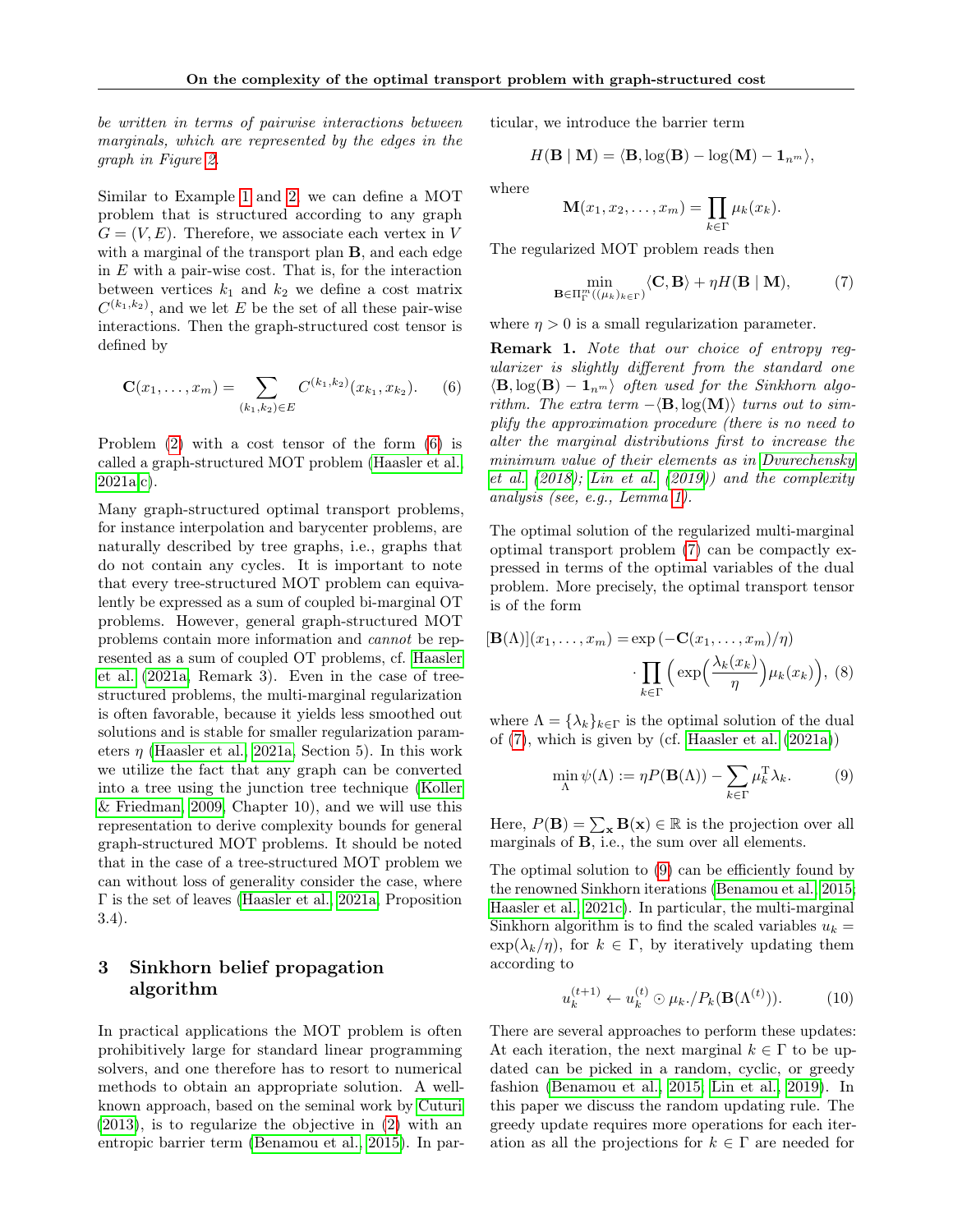an update. The traditional cyclic update introduces strong couplings between updates which makes the complexity analysis much more challenging.

For general MOT, computing the projections  $P_k(\mathbf{B}(\Lambda^{(t)}))$  requires  $\mathcal{O}(n^m)$  operations, which creates a large computational burden. However, in case the MOT problem has a tree-structure, the projections  $P_k(\mathbf{B}(\Lambda^{(t)}))$  can be computed by a message-passing algorithm that utilizes the belief propagation algorithm [\(Yedidia et al., 2003\)](#page-10-3), as described in [Haasler et al.](#page-9-12) [\(2021c,](#page-9-12)[a\)](#page-9-20). This requires only matrix-vector multiplications of size  $n$ . In particular, the projections are of the form

$$
[P_k(\mathbf{B}(\Lambda^{(t)}))](x_k) =
$$
  
\n
$$
\begin{cases}\nu_k^{(t)}(x_k)\mu_k(x_k)m_{\ell_k \to k}(x_k), & \text{if } k \in \Gamma \\
\prod_{\ell \in N(k)} m_{\ell \to k}(x_k), & \text{if } k \notin \Gamma,\end{cases}
$$
\n(11)

where the messages are computed as

$$
m_{\ell \to k}(x_k) =
$$
\n
$$
\begin{cases}\n\sum_{x_{\ell}} K^{(k,\ell)}(x_k, x_{\ell}) \prod_{j \in N(\ell) \setminus k} m_{j \to \ell}(x_{\ell}), & \text{if } \ell \notin \Gamma \\
\sum_{x_{\ell}} K^{(k,\ell)}(x_k, x_{\ell}) u_{\ell}^{(t)}(x_{\ell}) \mu_{\ell}(x_{\ell}), & \text{if } \ell \in \Gamma,\n\end{cases}
$$
\n
$$
(12)
$$

where  $K^{(k,\ell)}(x_k, x_{\ell}) = \exp(-C^{(k,\ell)}(x_k, x_{\ell})/\eta).$ 

Since we can without loss of generality assume that Γ is the set of leaves of the tree, each vertex  $k \in \Gamma$  has a unique neighbour  $\ell_k \in N(k)$ . The Sinkhorn iterations [\(10\)](#page-3-4) with the projections [\(11\)](#page-4-2) thus read

$$
u_k^{(t+1)}(x_k) \leftarrow (m_{\ell_k \to k}(x_k))^{-1}
$$

.

Note that when we update the scaling vectors  $u_{i(t)}^{(t)}$  $k^{(t)}$ and in the previous iteration updated  $u_{k^{(t-1)}}^{(t-1)}$  it is only required to recompute the messages between  $k^{(t-1)}$ and  $k^{(t)}$  [\(Haasler et al., 2021c;](#page-9-12) [Singh et al., 2020\)](#page-9-17). The Sinkhorn method is summarized in Algorithm [1.](#page-4-0) Here, we apply a random updating scheme, where the next scaling vector to be updated is picked from a uniform distribution of the remaining scaling vectors, except the previous one. Other common update rules for the Sinkhorn iterations, such as cyclic or greedy updates, can be obtained by simply changing the selection of  $k^{(t)}$  in Algorithm [1.](#page-4-0)

From the scaling vectors  ${u_k}_{k \in \Gamma}$  that are returned from Algorithm [1](#page-4-0) we can construct the transport tensor  $\bf{B}$  as in [\(8\)](#page-3-5). However, this tensor is not guaranteed to lie in the feasible set  $\Pi_{\Gamma}^{m}((\mu_{k})_{k\in\Gamma}),$  and thus a rounding step is needed. Algorithm [2](#page-4-1) describes a novel rounding scheme for tree-structured MOT that is based <span id="page-4-0"></span>Algorithm 1 SINKHORN\_BP( $\epsilon', {\mu_k}_{k \in \Gamma}, {\bf C}, \eta$ ) **Initialization:**  $u_k^{(0)} = \mathbf{1} \in \mathbb{R}^n$ , for  $k \in \Gamma$ ;  $t = 1$ ;  $k^{(0)} \in \Gamma$ while  $\sum_{k\in\Gamma}\|P_k(\mathbf{B}(\Lambda^{(t)}))-\mu_k\|_1\geq \epsilon'$  do 1. Randomly pick  $k^{(t)} \in \Gamma \setminus k^{(t-1)}$ 2. Update messages  $m_{k_1 \to k_2}$  according to [\(12\)](#page-4-3) on the path from  $k^{(t-1)}$  to  $k^{(t)}$ 3. Update  $u_k^{(t+1)}$  $\binom{(t+1)}{k}(x_k)$  to be  $\int (m_{\ell_k \to k}(x_k))^{-1}$ , for  $k = k^{(t)}$ , and  $\ell_k \in N(k)$ ,  $u_k^{(t)}$  $(k)$ <sub>k</sub> $(k)$ , for  $k \in \Gamma \setminus k^{(t)}$ , 4.  $t \leftarrow t + 1$ end while Output:  $u_k^{(t+1)}$  $\binom{t+1}{k}, k \in \Gamma$ 

<span id="page-4-2"></span><span id="page-4-1"></span>Algorithm 2 ROUND  $(\mathbf{B}, {\mu_k}_{k \in \Gamma})$ Initialization:  $\mathbf{B}_{k,\ell_k} = P_{k,\ell_k}(\mathbf{B}) \in \mathbb{R}^{n \times n}$  for all  $k \in \Gamma$  and each  $\ell_k \in N(k)$ for  $k \in \Gamma$  do Input  $(\mathbf{B}_{k,\ell_k}; P_{\ell_k}(\mathbf{B}), \mu_k)$  into [\(Altschuler et al.,](#page-9-22) [2017,](#page-9-22) Algorithm 2) and get  $\mathbf{B}_{k,\ell_k}$  such that  $\mathbf{B}_{k,\ell_k} \in$  $\Pi(P_{\ell_k}(\mathbf{B}), \mu_k)$ end for Output:  $\widehat{\mathbf{B}} = {\widehat{\mathbf{B}}}_{k,\ell_k}; k$  $\in$  Γ} ∪  $\{P_{k_1,k_2}(\mathbf{B}); (k_1,k_2) \in E, k_1, k_2 \notin \Gamma\}$ 

<span id="page-4-3"></span>on the rounding for bi-marginal optimal transport in [Altschuler et al.](#page-9-22) [\(2017,](#page-9-22) Algorithm 2).

Note that a transport tensor that solves a graphstructured MOT problem [\(2\)](#page-0-0) or [\(7\)](#page-3-2) has the same tree-structure as C (or more precisely  $\exp(-\mathbf{C}/\eta)$ , see [\(8\)](#page-3-5)) and is thus fully determined by the projections  $P_{k_1,k_2}(\mathbf{B})$  on the edges  $(k_1,k_2) \in E$  [\(Koller & Fried](#page-9-21)[man, 2009\)](#page-9-21), which are given by

<span id="page-4-4"></span>
$$
[P_{k_1,k_2}(\mathbf{B})](x_{k_1},x_{k_2}) = \sum_{\mathbf{x}\backslash\{x_{k_1},x_{k_2}\}} \mathbf{B}(\mathbf{x}).\tag{13}
$$

It is therefore not necessary to construct the full tensor B, which would be computationally and memory-wise expensive. Instead it suffices to give the transport matrices for the edges as input and output to the rounding scheme Algorithm 2. By slight abuse of notation, we let  $\mathbf{B}((B_{k_1,k_2})_{(k_1,k_2)\in E})$  denote this tensor that decouples according to the tree structure G and satisfies the projections  $[P_{k_1,k_2}(\mathbf{B})] = B_{k_1,k_2}$  for  $(k_1,k_2) \in E$  [\(Koller &](#page-9-21) [Friedman, 2009\)](#page-9-21). Note that the projections [\(13\)](#page-4-4) can be cheaply computed from the scaling vectors  $\{u_k\}_{k\in\Gamma}$ as described in [Haasler et al.](#page-9-12) [\(2021c,](#page-9-12) Theorem 4). The full method for finding an  $\epsilon$ -approximate solution to a tree-structured MOT problem is summarized in Algorithm [3.](#page-5-1)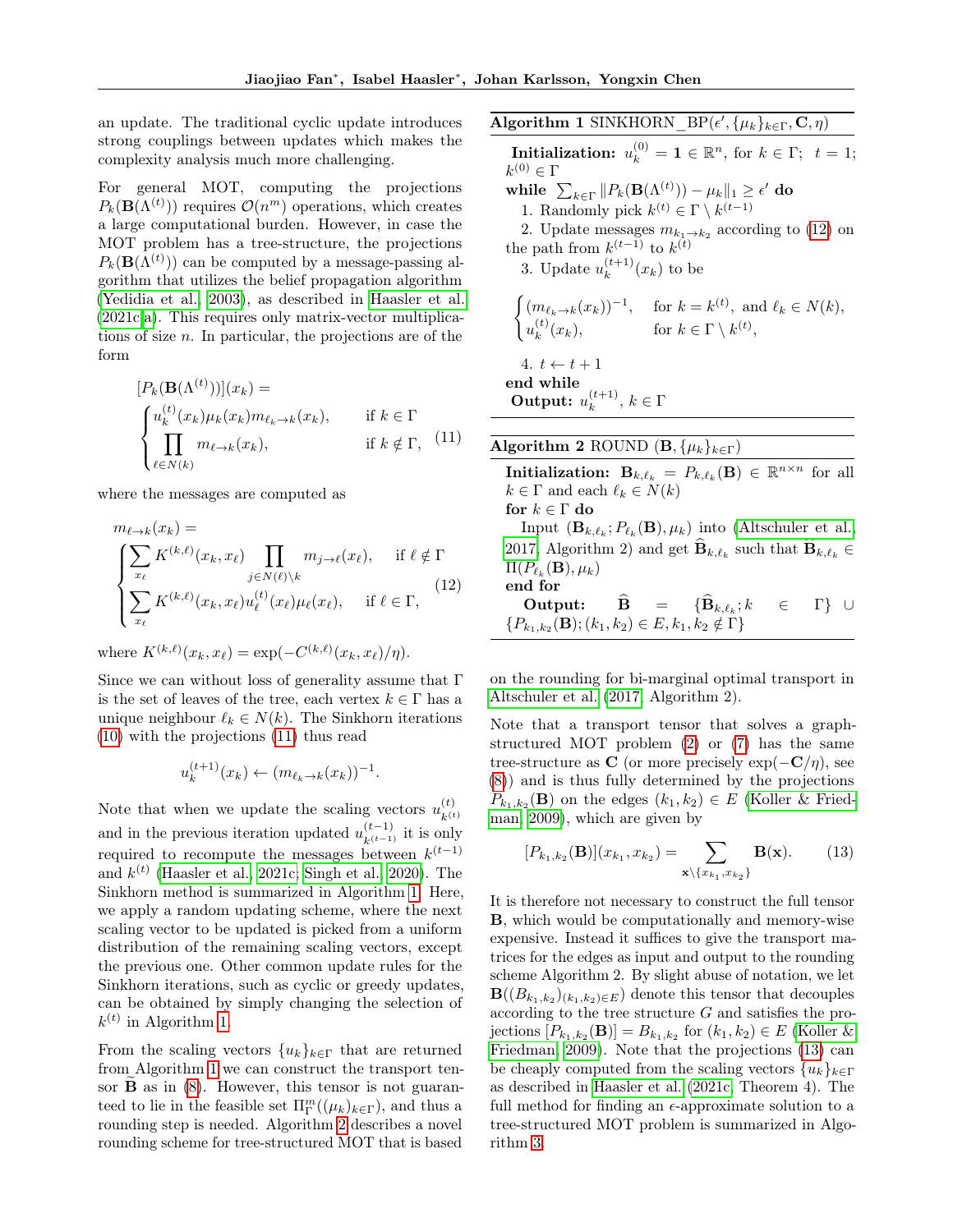## <span id="page-5-1"></span>Algorithm 3  $\epsilon$ -approximation of tree-structured MOT

 $\eta \leftarrow \frac{\epsilon}{2m \log(n)}$ ;  $\epsilon' \leftarrow \frac{\epsilon}{8R_C^{\Gamma}}$ .  ${u_k}_{k \in \Gamma} \leftarrow \text{SINKHÖRN\_BP}(\epsilon', \{\mu_k\}_{k \in \Gamma}, \mathbf{C}, \eta).$ (Algorithm [1\)](#page-4-0) Construct **B** $((B_{k_1,k_2})_{(k_1,k_2)\in E})$  from  $\{u_k\}_{k\in\Gamma}$ .  $\widehat{\mathbf{B}} \leftarrow \text{ROUND}(\widetilde{\mathbf{B}}, \{\mu_k\}_{k \in \Gamma})$ . (Algorithm [2\)](#page-4-1) Output: <sup>B</sup><sup>b</sup>

## 4 Tree structured MOT analysis

In this section, we present a complexity bound for the Sinkhorn belief propagation algorithm for solving MOT problems with tree-structured costs. We first provide a few technical lemmas that will be used in the proof. The proofs of all the supporting lemmas are given in the supplementary material. The first result provides bounds for the scaling vector iterates.

<span id="page-5-0"></span>**Lemma 1.** Let  $\lambda_k = \eta \log(u_k)$ , where  $u_k$  are generated by Algorithm [1.](#page-4-0) Let  $\Lambda^* = {\lambda_k^*}_{k \in \Gamma}$  be a solution of [\(9\)](#page-3-3). Then for each  $k \in \Gamma$  it holds

$$
\max_{x_k} \lambda_k(x_k) - \min_{x_k} \lambda_k(x_k) \le R_C^k,
$$
  

$$
\max_{x_k} \lambda_k^*(x_k) - \min_{x_k} \lambda_k^*(x_k) \le R_C^k,
$$

where

$$
R_C^k := \|C^{(k,\ell_k)}\|_{\infty},
$$

and where  $\ell_k \in N(k)$  is the (unique) neighbour of k.

Note that we use a novel regularization that was suggested in [Marino & Gerolin](#page-9-23) [\(2020\)](#page-9-23) and [Carlier](#page-9-8) [\(2021\)](#page-9-8), see Remark [1.](#page-3-0) This yields the improvement of the result in Lemma [1](#page-5-0) compared to similar results in [Dvurechen](#page-9-16)[sky et al.](#page-9-16) [\(2018\)](#page-9-16); [Lin et al.](#page-9-6) [\(2019\)](#page-9-6) and slightly simplifies the following analysis.

The following Lemma relates the error in the dual objective value to the stopping criterion of Algorithm [1.](#page-4-0)

<span id="page-5-2"></span>**Lemma 2.** Let  $\Lambda = {\lambda_k}_{k \in \Gamma}$ , where  $\lambda_k = \eta \log(u_k)$ and  $u_k$  are generated by Algorithm [1,](#page-4-0) and let  $\Lambda^*$  =  $\{\lambda_k^*\}_{k\in\Gamma}$  be a solution to [\(9\)](#page-3-3). Then it holds

$$
\psi(\Lambda) - \psi(\Lambda^*) \le R_C^{\Gamma} \sum_{k \in \Gamma} ||P_k(\mathbf{B}(\Lambda)) - \mu_k||_1,
$$

with  $R_C^{\Gamma} = \max_{k \in \Gamma} R_C^k$ , where  $R_C^k$  is defined as in Lemma [1.](#page-5-0)

The increment between two sequential Sinkhorn iterates is related to the stopping criterion of Algorithm [1](#page-4-0) as described in the following.

<span id="page-5-3"></span>**Lemma 3.** For any  $\Lambda^{(t)}$ , let  $\Lambda^{(t+1)}$  be the next iterate of the algorithm in [\(10\)](#page-3-4). Then,

$$
\mathbb{E}\left[\psi(\Lambda^{(t)}) - \psi(\Lambda^{(t+1)})\right] \ge \frac{\eta}{2|\Gamma|^2} (e_t)^2
$$

with

$$
e_t := \sum_{k \in \Gamma} ||P_k(\mathbf{B}(\Lambda^{(t)})) - \mu_k||_1.
$$

The expectation is over the uniform distribution of  $k^{(t+1)} \in \Gamma \setminus k^{(t)}$ .

We are now ready to state our first main result, which gives two probabilistic bounds on the required number of iterations in Algorithm [1.](#page-4-0)

<span id="page-5-4"></span>**Theorem [1](#page-4-0).** For sufficiently small  $\eta$ , Algorithm 1 generates a tensor  $\mathbf{B}(\Lambda^{(t)})$  satisfying

$$
\sum_{k \in \Gamma} \| P_k(\mathbf{B}(\Lambda^{(t)})) - \mu_k \|_1 \le \epsilon',
$$

within  $\tau$  iterations, where

$$
\mathbb{E}[\tau] \leq \frac{8 |\Gamma|^2 R_C^{\Gamma}}{\eta \epsilon'}
$$

.

Moreover, for any  $\delta \in (0, 0.5)$ , it holds that

$$
\mathbb{P}\left(\tau \le \frac{48|\Gamma|^2R_C^{\Gamma}}{\eta\epsilon'}\log\frac{1}{\delta}\right) \ge 1-\delta.
$$

Proof sketch (see supplementary material for details). Define the stopping time  $\tau := \min \{ t : e_t \leq \epsilon' \}.$  Let  $\{\mathcal{F}_t := \sigma\left(\Lambda^{(1)}, \ldots, \Lambda^{(t)}\right)\}_t$  be the natural filtration. By Lemma [2](#page-5-2) and Lemma [3,](#page-5-3)

$$
\mathbb{E}\left[\psi(\Lambda^{(t)}) - \psi(\Lambda^{(t+1)})|\mathcal{F}_t, t < \tau\right] \geq \frac{\eta}{2|\Gamma|^2} \left(\max\left\{\frac{\psi(\Lambda^{(t)}) - \psi(\Lambda^*)}{R_C^{\Gamma}}, \epsilon'\right\}\right)^2,
$$

Let  $\tau_1$  be the first iteration when  $\psi(\Lambda^{(t)}) - \psi(\Lambda^*) \leq$  $R_C^{\Gamma} \epsilon'$  and  $\tau_2 := \tau - \tau_1 \geq 0$ . We can bound  $\tau_1$  and  $\tau_2$  as

$$
\mathbb{E}[\tau_1] \leq \frac{6|\Gamma|^2 R_C^{\Gamma}}{\eta \epsilon'} - 1, \text{ and } \mathbb{E}[\tau_2] \leq \frac{2|\Gamma|^2 R_C^{\Gamma}}{\eta \epsilon'} + 1.
$$

Summing up the two bounds results in the bound for  $\mathbb{E}[\tau]$ . The bound in probability follows similarly.  $\Box$ 

Remark 2. Many Sinkhorn methods for MOT use a greedy update rule. In principle, such an update rule could be applied to our method to get a deterministic complexity bound. However, this would increase the complexity of our method by the factor  $|\Gamma|$ . High probability bounds are often used in machine learning algorithms when randomness is involved. Due to the logarithmic dependence  $\log(1/\delta)$  in terms of the probability  $1 - \delta$ , the high probability bound can safely be used as a surrogate of the deterministic bound. We can claim that  $\tau \leq \mathcal{O}(|\Gamma|^2 R_C^{\Gamma}(\eta \epsilon')^{-1})$  with arbitrarily high probability.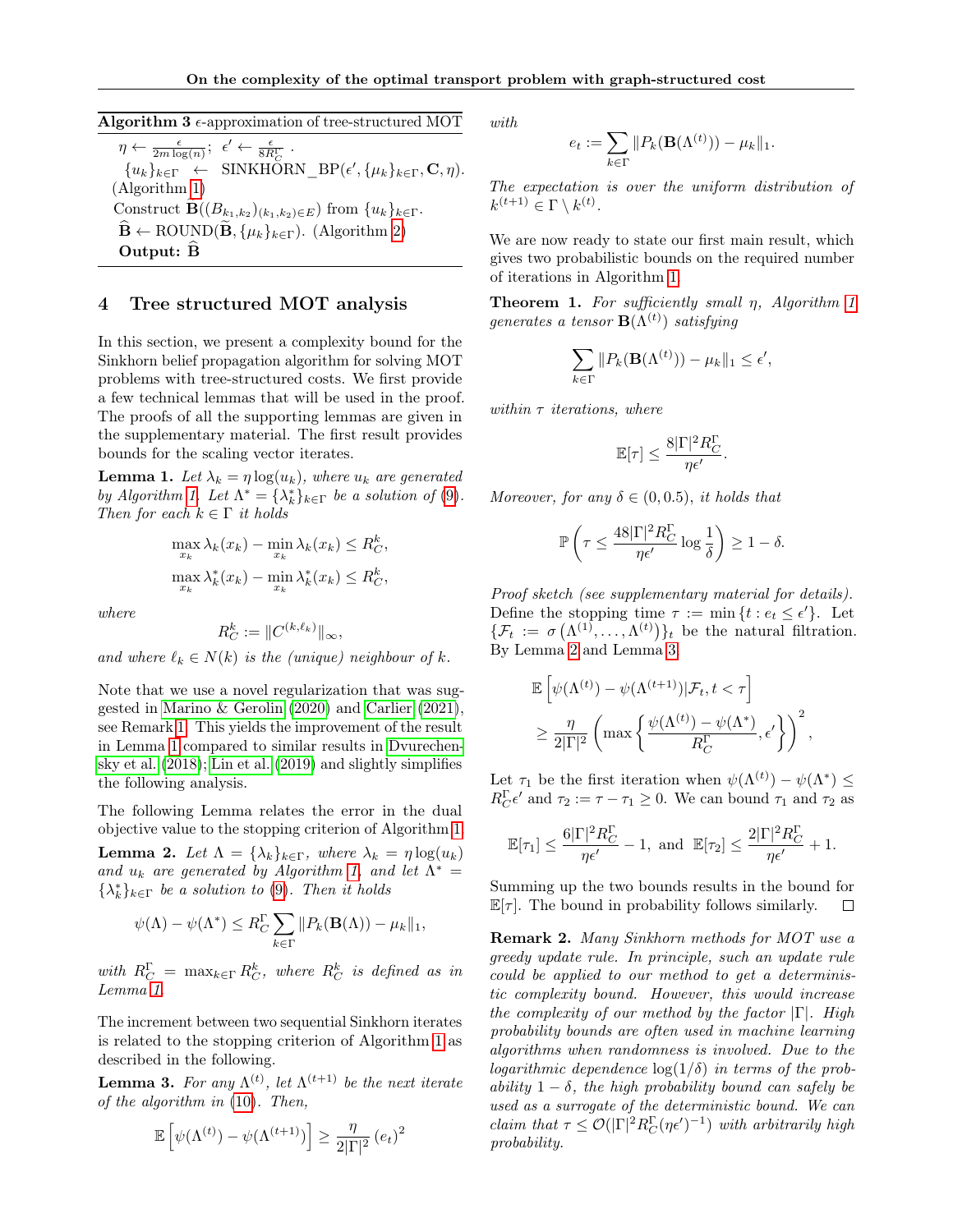In order to provide the complexity on the full method in Algorithm [3](#page-5-1) we need the following two lemmas, which deal with the rounding method in Algorithm [2.](#page-4-1)

<span id="page-6-1"></span>**Lemma 4.** Let  $\mathbf{B} \in \mathbb{R}^{n^m}$ , where  $m \geq 3$ , be a nonnegative m-mode tensor and  $\{\mu_k\}_{k\in\Gamma}$  be a sequence of probability vectors, Algorithm [2](#page-4-1) returns  $\hat{\mathbf{B}}$  satisfying  $P_k(\mathbf{B}) = P_k(\widehat{\mathbf{B}})$ , for  $k \in \Gamma$ , and  $P_k(\widehat{\mathbf{B}}) = \mu_k$ , for  $k \in \Gamma$ . Moreover, it holds that

$$
\langle \mathbf{C}, \mathbf{B} \rangle - \langle \mathbf{C}, \widehat{\mathbf{B}} \rangle \le 2 \sum_{k \in \Gamma} \| C^{(k,\ell_k)} \|_{\infty} \| \mu_k - P_k(\mathbf{B}) \|_1,
$$

<span id="page-6-2"></span>where  $\ell_k$  is the unique neighbour of k, for each  $k \in \Gamma$ . **Lemma 5.** Let  $\overrightarrow{B}$  be the output of Algorithm [1,](#page-4-0) let  $\overrightarrow{B}$ be the output of Algorithm [2](#page-4-1) with input  $(\mathbf{B}, \{\mu_k\})$ , and let  $\mathbf{B}^*$  denote the optimal solution to the unregularized MOT problem [\(2\)](#page-0-0). Then it holds that

$$
\langle \mathbf{C}, \widehat{\mathbf{B}} \rangle - \langle \mathbf{C}, \mathbf{B}^* \rangle \le m\eta \log(n) + 4 \sum_{k \in \Gamma} \| C^{(k,\ell_k)} \|_{\infty} \| \mu_k - P_k(\widetilde{\mathbf{B}}) \|_1.
$$

We now have the tools to state our new complexity bound for finding  $\epsilon$ -approximate solutions to treestructured MOT problems. Denote by  $d(G)$  the maximum distance of two nodes in the graph G.

<span id="page-6-0"></span>**Theorem 2.** Algorithm [3](#page-5-1) finds an  $\epsilon$ -approximate solution to the tree-structured MOT problem [\(2\)](#page-0-0) in T arithmetic operations, where

$$
\mathbb{E}[T] = \mathcal{O}\left(\frac{d(G)m|\Gamma|^2 n^2 (R_C^{\Gamma})^2 \log(n)}{\epsilon^2}\right).
$$

Moreover, for all  $\delta \in (0, 0.5)$  it holds that

$$
\mathbb{P}\left(T \leq \frac{cd(G)m|\Gamma|^2n^2(R_C^{\Gamma})^2\log(n)\log(1/\delta)}{\epsilon^2}\right) \geq 1-\delta
$$

where c is a universal constant.

*Proof.* With the specific choices  $\eta = \frac{\epsilon}{2m \log(n)}$  and  $\epsilon' =$  $\frac{\epsilon}{8R_C^{\Gamma}}$  we get  $\langle \mathbf{C}, \widehat{\mathbf{B}} \rangle - \langle \mathbf{C}, \mathbf{B}^* \rangle \leq \epsilon$ . By Theorem [1,](#page-5-4) the stopping time  $\tau$  satisfies

$$
\mathbb{E}[\tau] = \frac{8|\Gamma|^2 R_C^{\Gamma}}{\eta \epsilon'} = \mathcal{O}\left(\frac{m|\Gamma|^2 (R_C^{\Gamma})^2 \log(n)}{\epsilon^2}\right).
$$

Since in each iteration of Algorithm [1](#page-4-0) the messages between two leave nodes of the tree are updated, and each message update is of complexity  $\mathcal{O}(n^2)$ , one iteration takes at most  $\mathcal{O}(d(G)n^2)$  operations. Thus, in expectation, a solution is achieved in

$$
\mathcal{O}\left(\frac{d(G)n^2m|\Gamma|^2(R_C^{\Gamma})^2\log(n)}{\epsilon^2}\right)
$$

operations. Algorithm [2](#page-4-1) takes  $\mathcal{O}(|\Gamma|n^2)$  (see Lemma 7 in [Altschuler et al.](#page-9-22) [\(2017\)](#page-9-22)). Hence, the bound on  $\mathbb{E}[T]$ follows. The bound in probability follows similarly.  $\square$ 

### 5 Extension to general graphs

For a general graph, we cannot directly apply the belief propagation algorithm. One way to tackle this is to construct a tree factorization over the graph. A junction tree (also called tree decomposition) describes a partitioning of a graph, where several nodes are clustered together, such that the interactions between the clusters can be described by a tree [\(Koller & Friedman,](#page-9-21) [2009,](#page-9-21) Chapter 10). A cluster  $c$  is a collection of nodes, and we write  $\mathbf{x}_c = \{x_k, k \in c\}$ . Moreover, the matrices  $K^{(k_1,k_2)} = \exp(-C^{(k_1,k_2)}/\eta)$ , for  $(k_1,k_2) \in E$ , can be understood as pair-wise potentials. A junction tree is then defined as follows.

**Definition 1.** A junction tree  $\mathcal{T} = (\mathcal{C}, \mathcal{E})$  over a graph  $G = (V, E)$  is a tree whose nodes  $c \in C$  are associated with subsets  $\mathbf{x}_c \subset V$ , and that satisfies the following properties:

- Family preservation: For each potential K there is a cluster c such that domain $(K) \subset \mathbf{x}_c$ .
- Running intersection: For every pair of clusters  $c_i, c_j \in \mathcal{C}$ , every cluster on the path between  $c_i$  and  $c_j$  contains  $\mathbf{x}_{c_i} \cap \mathbf{x}_{c_j}$ .

For two adjoining clusters  $c_i$  and  $c_j$ , we define the separation set  $S_{ij} = \{v \in V : v \in c_i \cap c_j\}.$ 

A graph can be clustered into many different junction trees. It is often practical to find a junction tree that is as similar to a tree as possible. A measure of this is given by the following definition.

**Definition 2.** For a junction tree  $\mathcal{T} = (\mathcal{C}, \mathcal{E})$ , we define its width as

$$
\text{width}(\mathcal{T}) = \max_{c \in \mathcal{C}} |c| - 1.
$$

For a graph G, we define its tree-width as

$$
w(G) = min\{width(\mathcal{T}) | \mathcal{T} is a junction tree for G\}.
$$

In order to extend Algorithm [1](#page-4-0) to junction trees, the constraints need to be given on the leaf nodes of the tree. Thus, we need to define the junction tree such that all leaves are clusters containing only one vertex and correspond to the set Γ.

Example 3. A junction tree with minimal tree-width for the Wasserstein least squares problem is illustrated in Figure [3.](#page-7-0) The graph in Figure [2](#page-2-4) thus has tree-width 2.

The problem of finding a minimal junction tree for a given graph is very challenging in itself [\(Koller &](#page-9-21) [Friedman, 2009,](#page-9-21) Chapter 10). In this work we assume that a junction tree decomposition is known. Based on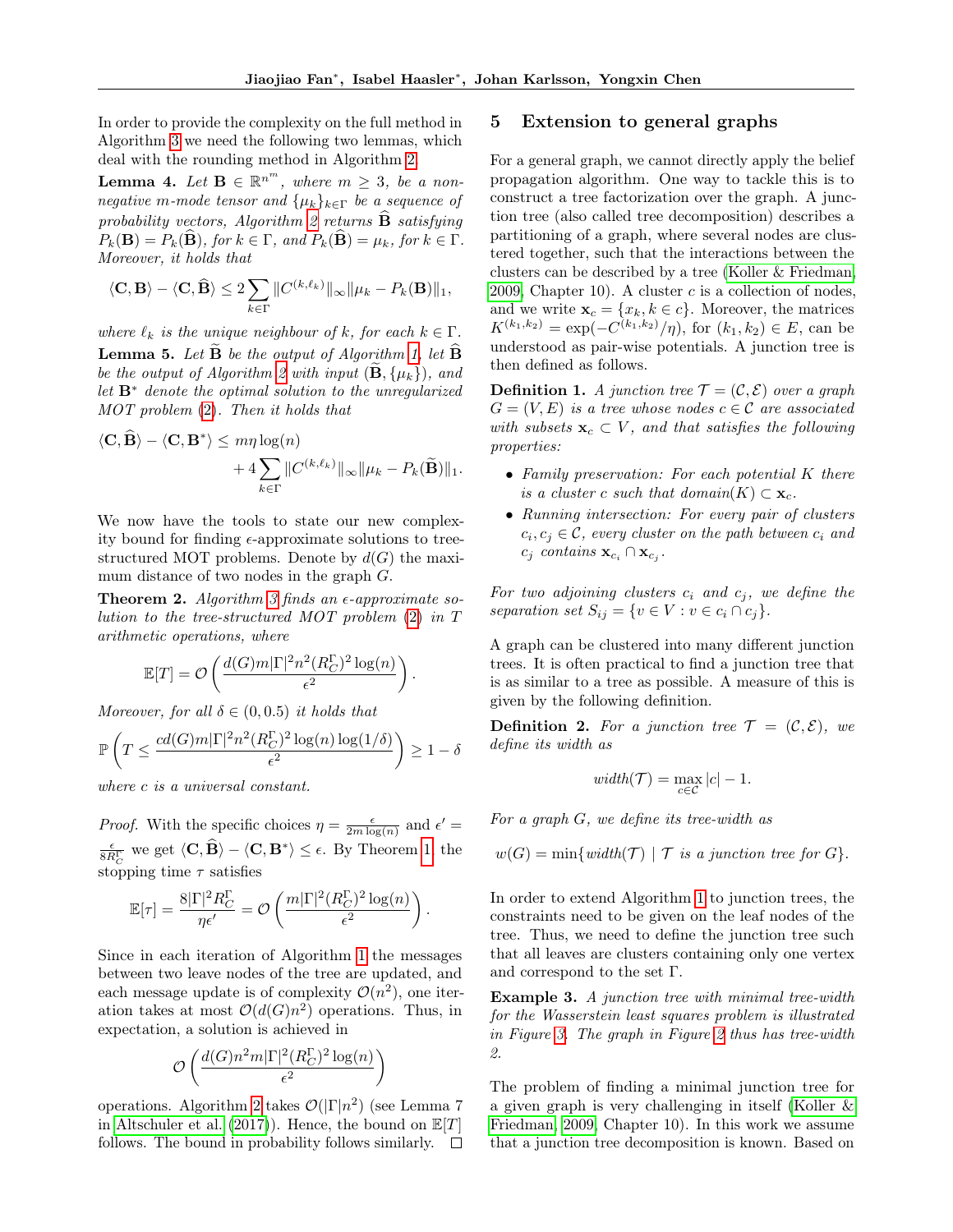<span id="page-7-0"></span>

Figure 3: Junction tree for the graph in Figure [2](#page-2-4) representing the Wasserstein least squares problem [\(5\)](#page-2-3).

the junction tree partitioning, we achieve the following complexity bound for general graph-structured MOT problems. The derivation of the modified algorithm is deferred to Section [C](#page-12-0) in the supplementary material.

<span id="page-7-1"></span>**Theorem 3.** Let  $R = \max_{k \in \Gamma} R_{\mathbf{C}}^k$ , where  $R_{\mathbf{C}}^k =$  $\|\mathbf{C}_{c_{\ell_k}}(\mathbf{x}_{c_{\ell_k}})\|_{\infty}$ , and  $c_{\ell_k}$  is the neighbouring clique to  $c_k$ . A generalization of Algorithm [3](#page-5-1) finds an  $\epsilon$ -approximate solution to the general graph structured MOT problem [\(2\)](#page-0-0) in T arithmetic operations, where

$$
\mathbb{E}[T] = \mathcal{O}\left(\frac{d(\mathcal{T})m|\Gamma|^2 n^{w(G)+1} R^2 \log(n)}{\epsilon^2}\right).
$$

Moreover, for all  $\delta \in (0, 0.5)$  there exists a universal constant c such that

$$
\mathbb{P}\left(T \leq \frac{cd(T)m|\Gamma|^2 n^{w(G)+1}R^2\log(n)\log(1/\delta)}{\epsilon^2}\right) \geq 1-\delta.
$$

## <span id="page-7-3"></span>6 Discussion of results

In Algorithm [1,](#page-4-0) the per iteration complexity is not independent of the random choice of the update, and thus not independent of the number of iterations. The results in Theorem [2](#page-6-0) and [3](#page-7-1) thus depend on the maximum iteration complexity, and can be improved by utilizing the expected (average) iteration complexity. Therefore, let  $d(G)$  denote the average distance between any two nodes in Γ.

<span id="page-7-2"></span>Theorem 4. A generalization of Algorithm [3](#page-5-1) finds an  $\epsilon$ -approximate solution to the graph-structured MOT problem  $(2)$  in T arithmetic operations, where

$$
\mathbb{E}[T] = \mathcal{O}\left(\frac{\bar{d}(\mathcal{T})m|\Gamma|^2 n^{w(G)+1} R^2 \log(n)}{\epsilon^2}\right).
$$

If the underlying graph is fully connected, the junction tree contains one "big" cluster that includes all the nodes. Then we have  $\bar{d}(\mathcal{T}) = 2$ ,  $w(G) = m - 1$  and  $R = \Vert \mathbf{C} \Vert_{\infty}$  in Theorem [4.](#page-7-2) In fact, in this case our algorithm does not exploit any graph structures, and thus the complexity is the same for general cost tensors that do not decouple into pairwise terms as in [\(6\)](#page-3-1). Thus, the complexity of Algorithm [3](#page-5-1) for general MOT problems matches the bound for general MOT problems in [Lin et al.](#page-9-6) [\(2019\)](#page-9-6).

We consider a class of tree-structured MOT problems, which contains many MOT applications of interest.

<span id="page-7-4"></span>Definition 3. Given a sequence of tree-structured MOT problems, where the number of nodes go to infinity, we call the sequence of such problems balanced if there is a constant c such that  $|\Gamma| R_C^{\Gamma} \leq c ||\mathbf{C}||_{\infty}$ .

Many MOT problems that arise in practice are balanced, see Section [D.1](#page-12-1) in the supplementary material for a number of examples. From Theorem [2](#page-6-0) it follows that Algorithm [3](#page-5-1) finds an  $\epsilon$ -approximate solution to balanced MOT problem  $(2)$  in T operations, where

$$
\mathbb{E}[T] = \mathcal{O}\left(\frac{\bar{d}(G)mn^2\|\mathbf{C}\|_{\infty}^2\log(n)}{\epsilon^2}\right).
$$

This lets us compare our result with the bound for general MOT problems in [Lin et al.](#page-9-6) [\(2019\)](#page-9-6) without acceleration, which is given by  $\mathcal{O}(m^3 n^m \|\mathbf{C}\|_{\infty}^2 \log(n) \epsilon^{-2}).$ Moreover, when the MOT problem on the junction tree is balanced, by a similar argumentation the expectation bound in Theorem [4](#page-7-2) can be given by

$$
\mathbb{E}[T] = \mathcal{O}\left(\frac{\bar{d}(\mathcal{T})mn^{w(G)+1}\|\mathbf{C}\|_{\infty}^2\log(n)}{\epsilon^2}\right)
$$

.

Consider the barycenter problem introduced in Example [1.](#page-2-5) This problem is a MOT problem [\(2\)](#page-0-0) with underlying graph as illustrated in Figure [1.](#page-2-1) Here,  $d(G) = 2, |\Gamma| = L$ , and  $m = L + 1$ . Moreover, by [\(4\)](#page-2-7), we have  $R_C^{\Gamma} = \frac{1}{L} ||C||_{\infty}$ . Thus, Algorithm [3](#page-5-1) is expected to return an  $\epsilon{\rm{-approximate}}$  solution to problem [3](#page-2-2) in  $\mathcal{O}(Ln^2 ||C||^2_{\infty} \log(n) \epsilon^{-2})$ . This coincides with the best known bound for the barycenter problem [\(Krosh](#page-9-9)[nin et al., 2019;](#page-9-9) [Lin et al., 2020\)](#page-9-10) without acceleration. In fact, the argument can be extended to the case of non-uniform weights in the barycenter problem [\(3\)](#page-2-2), see Section [D.2](#page-13-0) in the supplementary material. We also point out that the regularizer used in the Wasserstein barycenter literature is pairwise, whereas ours regularizes the full tensor B. For more details on this comparison, see [Haasler et al.](#page-9-20) [\(2021a,](#page-9-20) Section 5).

## 7 Experiments

We show numerical results for three types of MOT problems. We consider the barycenter problem in Example [1,](#page-2-5) which is structured according to the graph in Figure [1,](#page-2-1) and the Hidden Markov Model example in [Haasler et al.](#page-9-12) [\(2021c,](#page-9-12) Section V.B), which is structured according to the graph in Figure [4.](#page-8-1) In particular, these two types of problems are tree-structured. The third ex-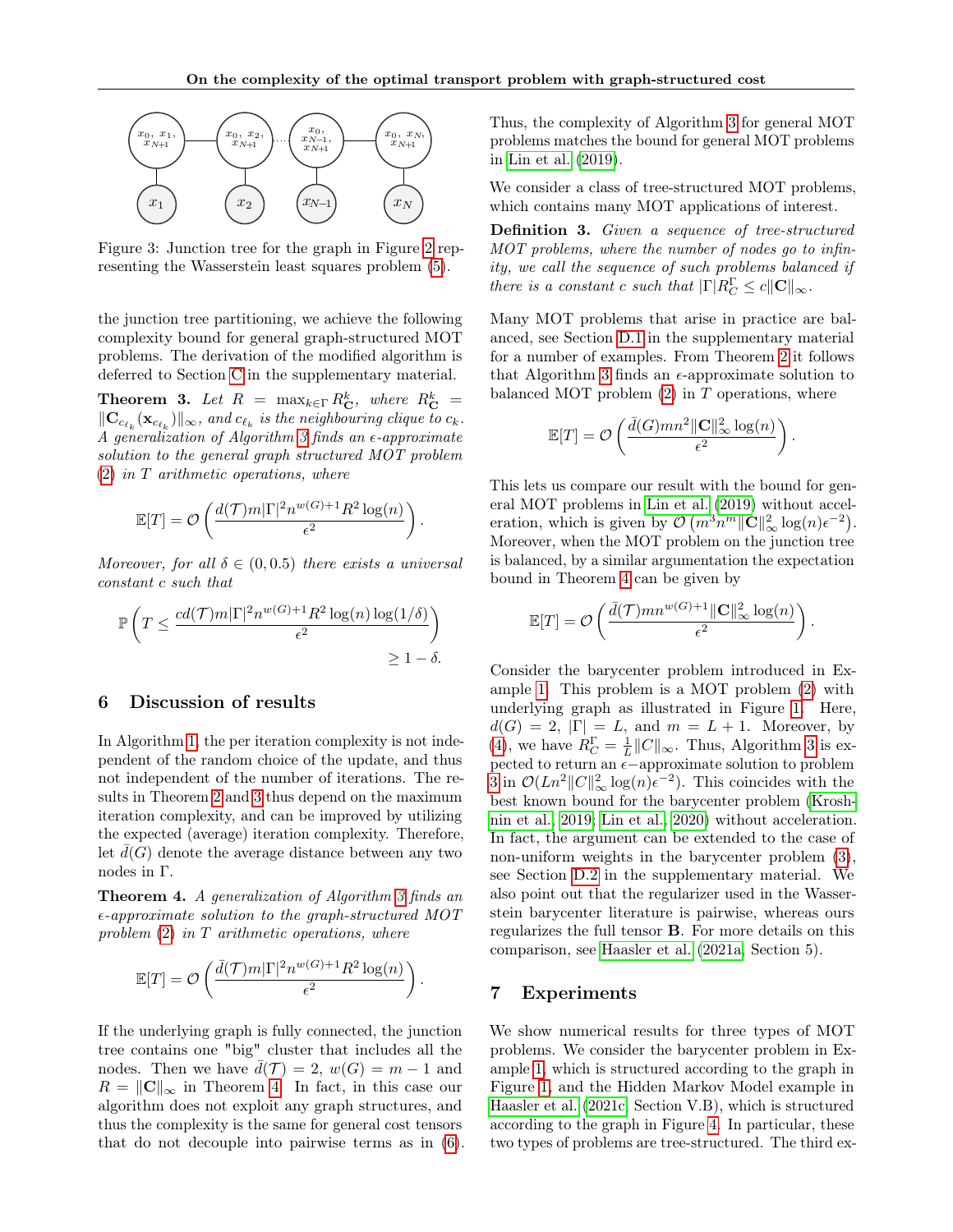<span id="page-8-1"></span>

Figure 4: Graph associated with a Hidden Markov Model.

ample is the Wasserstein least square problem [\(Karimi](#page-9-19) [et al., 2020\)](#page-9-19), which is associated with the graph in Figure [2.](#page-2-4) Note that this is a graph with tree-width two. In all the above graphs, gray nodes correspond to fixed marginals  $\{\mu_i\}_{k\in\Gamma}$ , and white nodes are estimated in the problem.

The cost matrices  $C^{(k_1,k_2)}$  in [\(6\)](#page-3-1) are set to be the squared Euclidean distance. The constrained marginal distributions  $\{\mu_k\}_{k\in\Gamma}$  are supported on a uniform grid with  $n$  points between 0 and 1, where the values are generated from the log-normal distribution and normalized to sum to one. We choose the accuracy  $\epsilon = 0.2$  in Algorithm [3.](#page-5-1) As a comparison, we implemented a brute force Sinkhorn method, which computes the projections  $P_k(\mathbf{B}(\Lambda^{(t)}))$  in the Sinkhorn iterates [\(10\)](#page-3-4) by directly summing over the elements of the tensor  $\mathbf{B}(\Lambda^{(t)})$  as in [\(1\)](#page-0-1). We use a random update rule for both methods. The number of iterations of both brute force Sinkhorn and Sinkhorn belief propagation are nearly the same. For brute force Sinkhorn and Sinkhorn BP, we use the code given by <https://github.com/qshzh/cbp> and make necessary modifications, such as random update rules. We repeat every experiment 5 times with different random seeds and report the total run time in Figure [5.](#page-8-2) The theoretical complexity bound is also presented as dashed lines. The run time of brute force Sinkhorn grows in a higher polynomial of  $n$  and grows exponentially with respect to  $m$ . This coincides with the general MOT bound and our bounds in Table [1.](#page-2-1) We can also tell our bound is a bit pessimistic about the dependence over n.

## 8 Conclusion

In this work we considered a class of multi-marginal optimal transport problems where the cost functions can be decomposed according to a graph. It turns out that the computational complexity of MOT can be significantly reduced by exploiting graphical structures. More specifically, without any structure, the complexity grows exponentially as the number of marginals increases. With graphical structure, the dependence becomes polynomial. We provide a complexity bound  $\tilde{\mathcal{O}}(d(\mathcal{T})mn^{w(G)+1}\epsilon^{-2})$  for solving graphstructured MOT problems based on the Sinkhorn belief propagation algorithm [\(Haasler et al., 2021c;](#page-9-12) [Singh](#page-9-17)

<span id="page-8-2"></span>

Figure 5: Logarithm of total run time in seconds for brute force Sinkhorn and Sinkhorn belief propagation. The left column shows the run time as a function of n when m is fixed  $(m = 4$  in (a) and (b);  $m = 5$  in (c)), and the right column vice versa with  $n = 10$ . We choose  $\alpha = 10$  in the Wasserstein least square example.

[et al., 2020\)](#page-9-17) with the random updating rule. One limitation of the present work is that the proof techniques do not seem to be applicable to Sinkhorn iterations with cyclic updating rule, which is the most popular strategy used in practice. This will be a future research direction. We also plan to accelerate the Sinkhorn belief propagation algorithm using ideas from [Lin et al.](#page-9-6) [\(2019\)](#page-9-6); [Kroshnin et al.](#page-9-9) [\(2019\)](#page-9-9).

#### Acknowledgements

The authors would like to thank the anonymous reviewers for useful comments. JF and YC are supported in part by grants NSF CAREER ECCS-1942523 and NSF CCF-2008513. IH and JK are supported in part by Swedish Research Council (VR) under grant 2020- 03454 and Digital Futures. The authors also thank Qinsheng Zhang for fruitful discussions.

### References

<span id="page-8-0"></span>Agueh, M. and Carlier, G. Barycenters in the Wasserstein space. SIAM Journal on Mathematical Analysis, 43(2):904–924, 2011.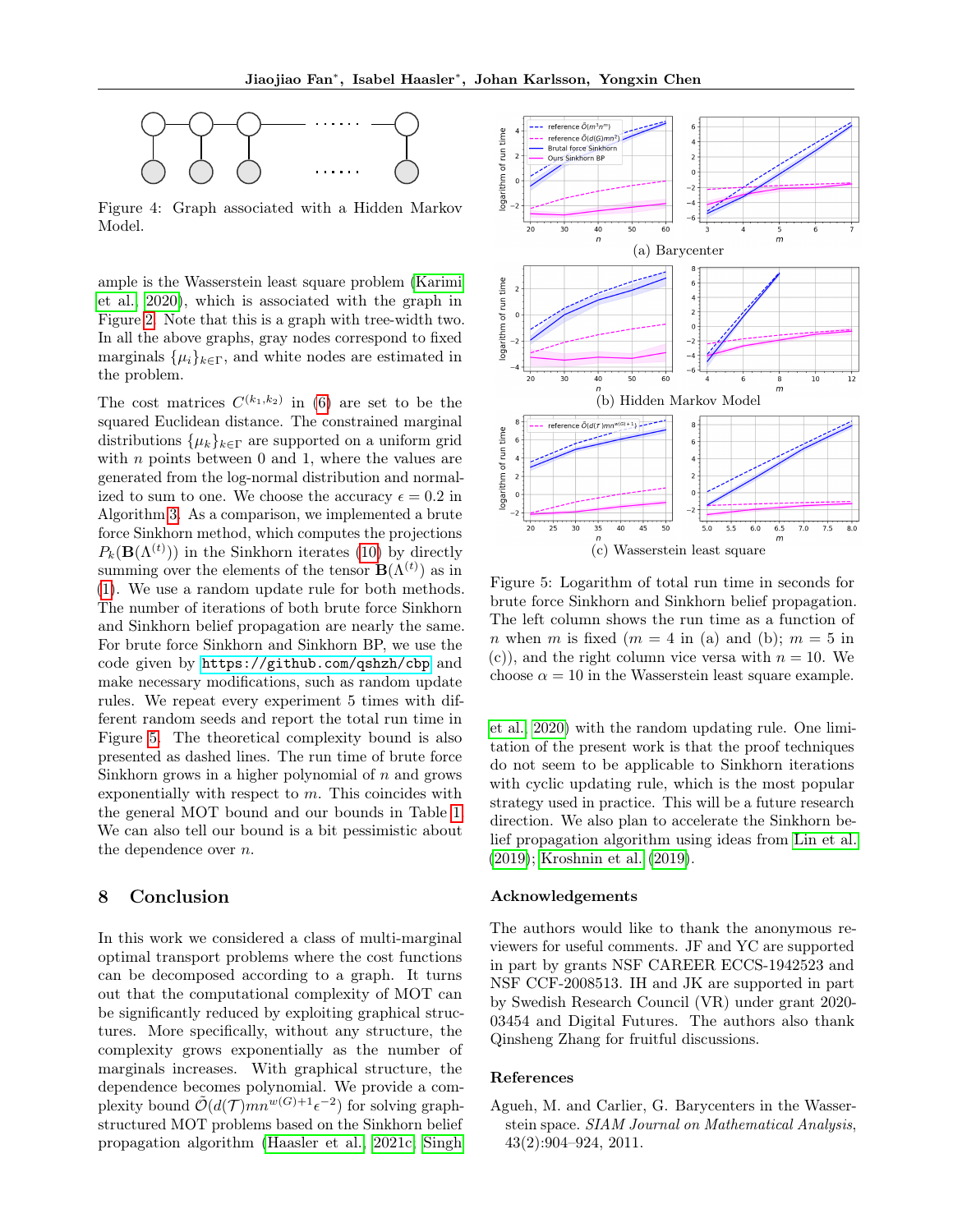- <span id="page-9-22"></span>Altschuler, J., Niles-Weed, J., and Rigollet, P. Nearlinear time approximation algorithms for optimal transport via Sinkhorn iteration. In Advances in neural information processing systems, pp. 1964–1974, 2017.
- <span id="page-9-7"></span>Altschuler, J. M. and Boix-Adsera, E. Polynomialtime algorithms for multimarginal optimal transport problems with structure. arXiv preprint arXiv:2008.03006, 2020.
- <span id="page-9-25"></span>Altschuler, J. M. and Parrilo, P. A. Random Osborne: a simple, practical algorithm for matrix balancing in near-linear time. arXiv preprint arXiv:2004.02837, 2020.
- <span id="page-9-2"></span>Arjovsky, M., Chintala, S., and Bottou, L. Wasserstein generative adversarial networks. In International conference on machine learning, pp. 214–223. PMLR, 2017.
- <span id="page-9-24"></span>Arnborg, S., Corneil, D. G., and Proskurowski, A. Complexity of finding embeddings in a k-tree. SIAM Journal on Algebraic Discrete Methods, 8(2):277–284, 1987.
- <span id="page-9-13"></span>Benamou, J.-D., Carlier, G., Cuturi, M., Nenna, L., and Peyré, G. Iterative Bregman projections for regularized transportation problems. SIAM Journal on Scientific Computing, 37(2):A1111–A1138, 2015.
- <span id="page-9-18"></span>Brenier, Y. The least action principle and the related concept of generalized flows for incompressible perfect fluids. Journal of the American Mathematical Society, 2(2):225–255, 1989.
- <span id="page-9-8"></span>Carlier, G. On the linear convergence of the multimarginal sinkhorn algorithm. 2021.
- <span id="page-9-4"></span>Chen, Y., Georgiou, T. T., and Pavon, M. On the relation between optimal transport and Schrödinger bridges: A stochastic control viewpoint. Journal of Optimization Theory and Applications, 169(2): 671–691, 2016.
- <span id="page-9-0"></span>Cuturi, M. Sinkhorn distances: Lightspeed computation of optimal transport. Advances in neural information processing systems, 26:2292–2300, 2013.
- <span id="page-9-5"></span>Deming, W. E. and Stephan, F. F. On a least squares adjustment of a sampled frequency table when the expected marginal totals are known. The Annals of Mathematical Statistics, 11(4):427–444, 1940.
- <span id="page-9-16"></span>Dvurechensky, P., Gasnikov, A., and Kroshnin, A. Computational optimal transport: Complexity by accelerated gradient descent is better than by Sinkhorn's algorithm. In International conference on machine learning, pp. 1367–1376. PMLR, 2018.
- <span id="page-9-11"></span>Elvander, F., Haasler, I., Jakobsson, A., and Karlsson, J. Multi-marginal optimal transport using partial information with applications in robust localization

and sensor fusion. Signal Processing, 171:107474, 2020.

- <span id="page-9-14"></span>Haasler, I., Chen, Y., and Karlsson, J. Optimal steering of ensembles with origin-destination constraints. IEEE Control Systems Letters, 5(3):881–886, 2020.
- <span id="page-9-20"></span>Haasler, I., Ringh, A., Chen, Y., and Karlsson, J. Multimarginal optimal transport with a tree-structured cost and the Schrödinger bridge problem. SIAM Journal on Control and Optimization, 59(4):2428– 2453, 2021a.
- <span id="page-9-15"></span>Haasler, I., Ringh, A., Chen, Y., and Karlsson, J. Scalable computation of dynamic flow problems via multimarginal graph-structured optimal transport. arXiv preprint arXiv:2106.14485, 2021b.
- <span id="page-9-12"></span>Haasler, I., Singh, R., Zhang, Q., Karlsson, J., and Chen, Y. Multi-marginal optimal transport and probabilistic graphical models. IEEE Transactions on Information Theory, 2021c.
- <span id="page-9-3"></span>Haker, S., Zhu, L., Tannenbaum, A., and Angenent, S. Optimal mass transport for registration and warping. International Journal of computer vision, 60(3):225– 240, 2004.
- <span id="page-9-19"></span>Karimi, A., Ripani, L., and Georgiou, T. T. Statistical learning in Wasserstein space. IEEE Control Systems Letters, 5(3):899–904, 2020.
- <span id="page-9-21"></span>Koller, D. and Friedman, N. Probabilistic graphical models: principles and techniques. MIT press, 2009.
- <span id="page-9-9"></span>Kroshnin, A., Tupitsa, N., Dvinskikh, D., Dvurechensky, P., Gasnikov, A., and Uribe, C. On the complexity of approximating Wasserstein barycenters. In International conference on machine learning, pp. 3530–3540. PMLR, 2019.
- <span id="page-9-6"></span>Lin, T., Ho, N., Cuturi, M., and Jordan, M. I. On the complexity of approximating multimarginal optimal transport. arXiv preprint arXiv:1910.00152, 2019.
- <span id="page-9-10"></span>Lin, T., Ho, N., Chen, X., Cuturi, M., and Jordan, M. Fixed-support Wasserstein barycenters: Computational hardness and fast algorithm. Advances in Neural Information Processing Systems, 33:5368– 5380, 2020.
- <span id="page-9-23"></span>Marino, S. D. and Gerolin, A. An optimal transport approach for the schrödinger bridge problem and convergence of sinkhorn algorithm. Journal of Scientific Computing, 85(2):1–28, 2020.
- <span id="page-9-1"></span>Peyré, G., Cuturi, M., et al. Computational optimal transport: With applications to data science. Foundations and Trends@ in Machine Learning,  $11(5-6)$ : 355–607, 2019.
- <span id="page-9-17"></span>Singh, R., Haasler, I., Zhang, Q., Karlsson, J., and Chen, Y. Inference with aggregate data: An optimal transport approach. arXiv preprint arXiv:2003.13933, 2020.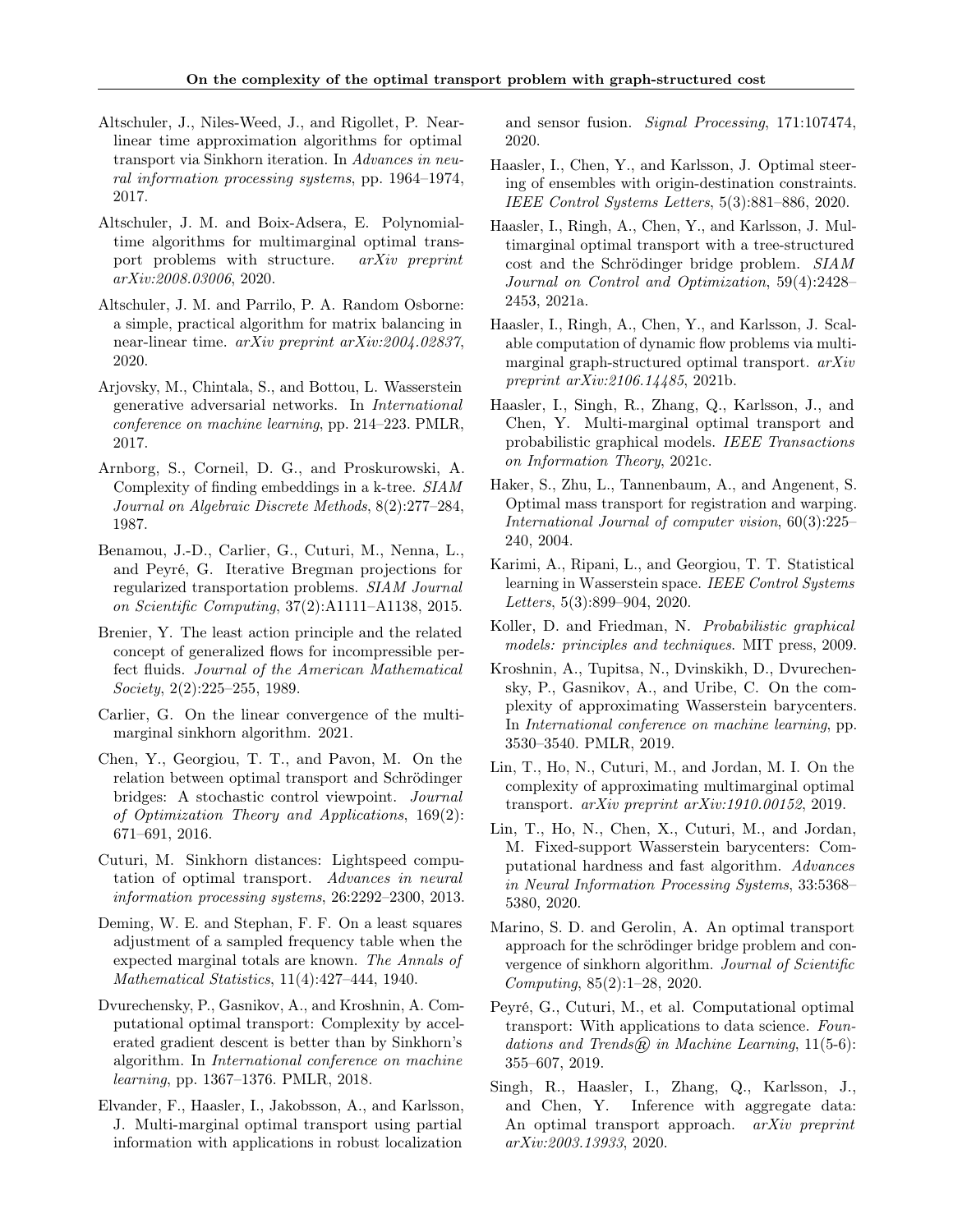- <span id="page-10-1"></span>Solomon, J., Rustamov, R., Guibas, L., and Butscher, A. Wasserstein propagation for semi-supervised learning. In International Conference on Machine Learning, pp. 306–314. PMLR, 2014.
- <span id="page-10-2"></span>Solomon, J., De Goes, F., Peyré, G., Cuturi, M., Butscher, A., Nguyen, A., Du, T., and Guibas, L. Convolutional Wasserstein distances: Efficient optimal transportation on geometric domains. ACM Transactions on Graphics (TOG), 34(4):1–11, 2015.
- <span id="page-10-0"></span>Villani, C. Optimal transport: old and new, volume 338. Springer, 2009.
- <span id="page-10-4"></span>Wald, A. Some generalizations of the theory of cumulative sums of random variables. The Annals of Mathematical Statistics, 16(3):287–293, 1945.
- <span id="page-10-3"></span>Yedidia, J. S., Freeman, W. T., and Weiss, Y. Understanding belief propagation and its generalizations. Exploring artificial intelligence in the new millennium, 8:236–239, 2003.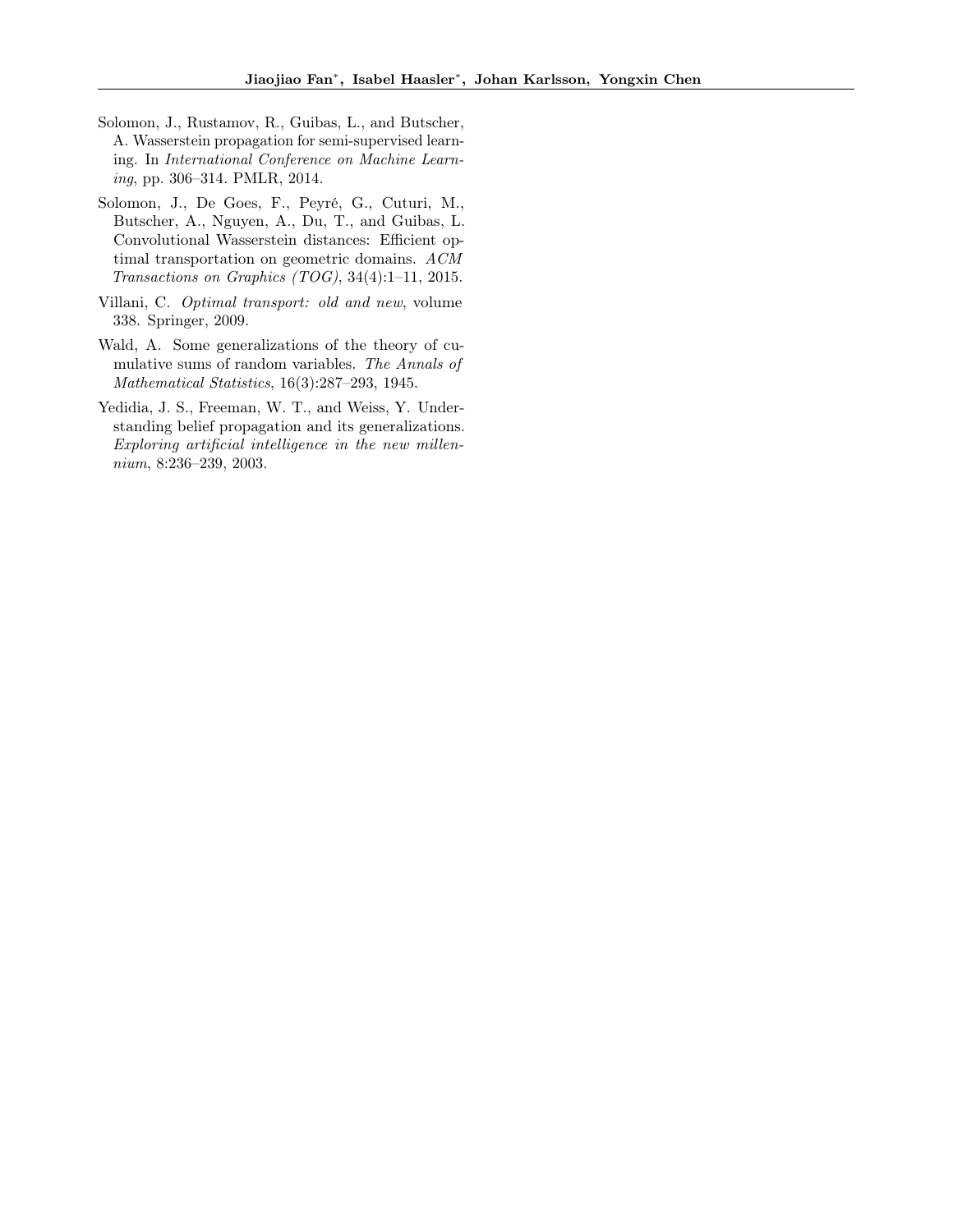## A Tensor operations

In this section we briefly introduce notations that are used for tensors. The inner product between two m-mode tensors B and C is defined as

$$
\langle \mathbf{C}, \mathbf{B} \rangle = \sum_{x_1, \dots, x_m} \mathbf{C}(x_1, \dots, x_m) \mathbf{B}(x_1, \dots, x_m).
$$

It is worth noting that this can be seen as a generalization of the Frobenius inner product for matrices. The projection on the k-th marginal of the tensor  $\bf{B}$  is defined as

$$
[P_k(\mathbf{B})](x_k) = \sum_{x_1,...,x_{k-1},x_{k+1},...,x_m} \mathbf{B}(x_1,...,x_m),
$$

see also [\(1\)](#page-0-1). By summing out all indexes except for  $x_k$ , we get a vector with elements in  $x_k$ . This can be interpreted as a marginalization of a probability measure. More precisely, if the tensor  $\bf{B}$  describes a m-dimensional probability measure of the variables  $x_1, \ldots, x_m$ , then  $P_k(\mathbf{B})$  describes the probability distribution for  $x_k$ . Similarly, the bi-marginal projection  $P_{k_1,k_2}(\mathbf{B})$  defined in [\(13\)](#page-4-4) describes the joint distribution of  $x_{k_1}$  and  $x_{k_2}$ .

### B The dual of the regularized MOT problem and the Sinkhorn iterations

In this section we provide details to Section 3. In particular, we derive the dual of the regularized MOT problem and the Sinkhorn belief propagation algorithm.

The Lagrangian function of problem [\(7\)](#page-3-2) is

<span id="page-11-0"></span>
$$
L(\mathbf{B}, \Lambda) = \langle \mathbf{C}, \mathbf{B} \rangle + \eta H(\mathbf{B} \mid \mathbf{M}) - \sum_{k \in \Gamma} \lambda_k^{\mathrm{T}} \left( P_k(\mathbf{B}) - \mu_k \right), \tag{14}
$$

where  $\Lambda = (\lambda_k)_{k \in \Gamma}$  and  $\lambda_k \in \mathbb{R}^n$  for  $k \in \Gamma$ . Minimizing the Lagrangian with respect to **B** gives the optimum

$$
[\mathbf{B}(\Lambda)](x_1,\ldots,x_m)=\exp(-\mathbf{C}(x_1,\ldots,x_m)/\eta)\prod_{k\in\Gamma}\Big(\exp(\lambda_k(x_k)/\eta)\,\mu_k(x_k)\Big),\,
$$

and plugging this into [\(14\)](#page-11-0) yields

$$
\inf_{\mathbf{B}} L(\mathbf{B}, \Lambda) = L(\mathbf{B}(\Lambda), \Lambda) = -\eta P(\mathbf{B}(\Lambda)) + \sum_{k \in \Gamma} \mu_k^{\mathrm{T}} \lambda_k.
$$

Therefore, the dual problem (formulated as a minimization problem) is given by

$$
\min_{\Lambda} \psi(\Lambda) := \eta P(\mathbf{B}(\Lambda)) - \sum_{k \in \Gamma} \mu_k^{\mathrm{T}} \lambda_k.
$$

In each iteration the block coordinate descent algorithm picks some  $k \in \Gamma$  and minimizes  $\psi(\Lambda)$  over  $\lambda_k$ , while keeping the other variables fixed. The minimum is achieved when the gradient of  $\psi$  with respect to  $\lambda_k$  vanishes, i.e., when

$$
e^{\lambda_k(x_k)/\eta}\mu_k(x_k)\left(\sum_{\mathbf{x}\backslash x_k}e^{-\mathbf{C}(x_1,\ldots,x_m)/\eta}\prod_{\ell\in\Gamma\backslash k}\left(e^{\lambda_\ell(x_\ell)/\eta}\mu_\ell(x_\ell)\right)\right)-\mu_k(x_k)=0.
$$

In the scaled variables  $u_k = \exp(\lambda_k/\eta)$  this can be expressed as

$$
u_k^{(t+1)} \odot \mu_k \odot \left( P_k(\mathbf{B}(\Lambda^{(t)})) \cdot / \left( u_k^{(t)} \odot \mu_k \right) \right) - \mu_k = 0.
$$

This yields the Sinkhorn updates [\(10\)](#page-3-4).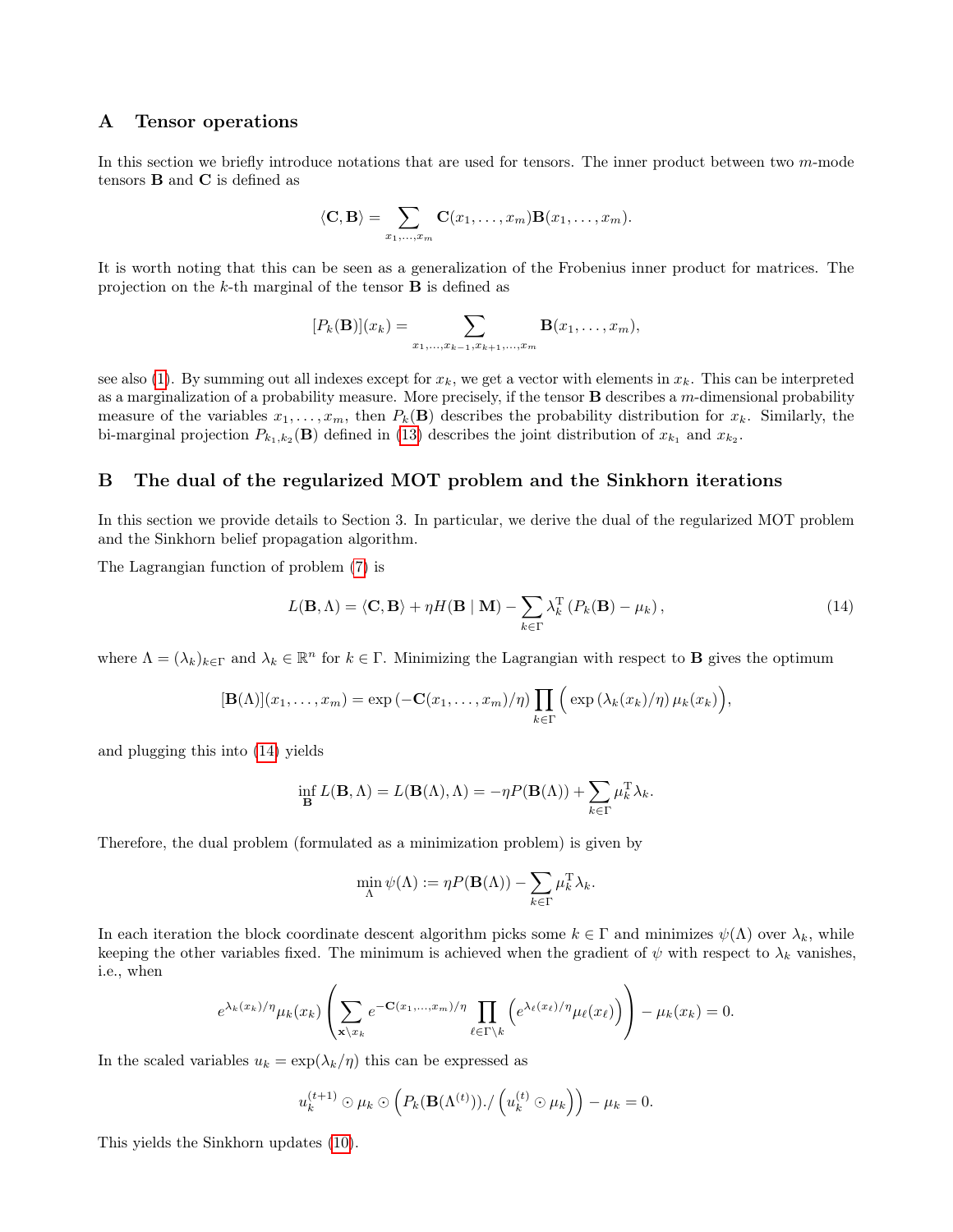## <span id="page-12-0"></span>C Algorithm for MOT with general graph structure

In order to apply Sinkhorn belief propagation, we first decompose the underlying graph into a tree with minimal tree-width. Finding such a tree decomposition is a NP hard problem [\(Arnborg et al., 1987\)](#page-9-24). Luckily, in many applications of graph-structured MOT a tree decomposition is known. Thus, in the following we assume that the cost tensor C decouples according to  $\mathcal{T} = (\mathcal{C}, \mathcal{E})$  into tensors  $C_c$ , for  $c \in \mathcal{C}$ , such that

$$
\mathbf{C}=\sum_{c\in\mathcal{C}}\mathbf{C}_c(\mathbf{x}_c).
$$

The potential tensor  $\mathbf{K} = \exp(-\mathbf{C}/\eta)$  is then factorized, into tensors  $\mathbf{K}_c = \exp(-\mathbf{C}_c/\eta)$ , for  $c \in \mathcal{C}$ , and can be written as

<span id="page-12-3"></span><span id="page-12-2"></span>
$$
\mathbf{K}(\mathbf{x}) = \prod_{c \in \mathcal{C}} \mathbf{K}_c(\mathbf{x}_c).
$$

To apply Algorithm [1,](#page-4-0) the constraints have to be given on the leaf nodes of the tree. Thus, we define the junction tree such that the all leaves are clusters containing only one vertex and correspond to the set Γ. We denote this set of leaf cliques by  $\Gamma_{\mathcal{C}}$ . In particular, note that then  $S_{\ell_k k} = x_k$ , if  $c_k = \{x_k\} \in \Gamma_{\mathcal{C}}$ , and  $c_{\ell_k}$  is its unique neighbour clique. The Sinkhorn iterations are then of the form [\(10\)](#page-3-4), where the projections on the marginals  $c_k \in \Gamma_{\mathcal{C}}$ , with neighbour clique  $c_{\ell_k} \in \mathcal{C}$ , are computed as

$$
[P_k(\mathbf{B}(\Lambda^{(t)}))](x_k) = u_k^{(t)}(x_k)\mu_k(x_k)m_{\ell_k \to k}(x_k).
$$
\n(15)

Here, the messages between clusters of the junction tree are given by

$$
m_{\ell \to k}(S_{\ell k}) = \sum_{\mathbf{x}_{c_{\ell}} \backslash S_{\ell k}} \mathbf{K}_{c_{\ell}}(\mathbf{x}_{c_{\ell}}) \prod_{j \in N(\ell) \backslash k} m_{j \to \ell}(S_{j\ell}), \quad \text{if } c_{\ell} \notin \Gamma_{\mathcal{C}}
$$
(16a)

$$
m_{\ell \to k}(x_{\ell}) = u_{\ell}^{(t)}(x_{\ell})\mu_{\ell}(x_{\ell}), \qquad \text{if } c_{\ell} \in \Gamma_{\mathcal{C}}.
$$
\n(16b)

It follows that the Sinkhorn iterations [\(10\)](#page-3-4) with the projections [\(15\)](#page-12-2) read, as before,

$$
u_k^{(t+1)}(x_k) \leftarrow (m_{\ell_k \to k}(x_k))^{-1}.
$$

Algorithm [1](#page-4-0) can thus simply be modified to general graphs by replacing the messages [\(12\)](#page-4-3) by the messages [\(16\)](#page-12-3). This lets us formulate the result in Theorem [3.](#page-7-1)

## D Details on the discussion of results in Section [6](#page-7-3)

This Section provides details on the discussion of the results.

#### <span id="page-12-1"></span>D.1 Balanced MOT problems

There are many structured MOT problems of interest that are balanced. In the following we check the condition in Definition [3](#page-7-4) for a few special cases.

Example 4. The Wasserstein barycenter problem discussed in Example [1](#page-2-5) is balanced. With the barycenter cost tensor **C** defined in [\(4\)](#page-2-7) it holds  $||\mathbf{C}||_{\infty} = ||C||_{\infty}$ , and thus  $|\Gamma| R_C^{\Gamma} = L_{\frac{1}{L}} ||C||_{\infty} = ||\mathbf{C}||_{\infty}$ .

Example 5. A tree-structured MOT problem where the costs on all edges are equal and symmetric is balanced. Note that if  $C^{(k_1,k_2)}$ , for all  $(k_1,k_2) \in E$ , are equal and symmetric, then  $\|\mathbf{C}\|_{\infty} = |E|R_C^{\Gamma}$ . Thus, it holds

$$
|\Gamma| R_C^{\Gamma} = \frac{|\Gamma|}{|E|} ||\mathbf{C}||_{\infty} \le ||\mathbf{C}||_{\infty}.
$$

The barycenter case in Example [1](#page-2-5) is a special case of this.

Example 6. Consider a tree-structured MOT problem, where the shortest distance between any two leaf nodes is 3, and the maximum cost entries on the edges connecting to the leaf nodes are of the same order. Such a problem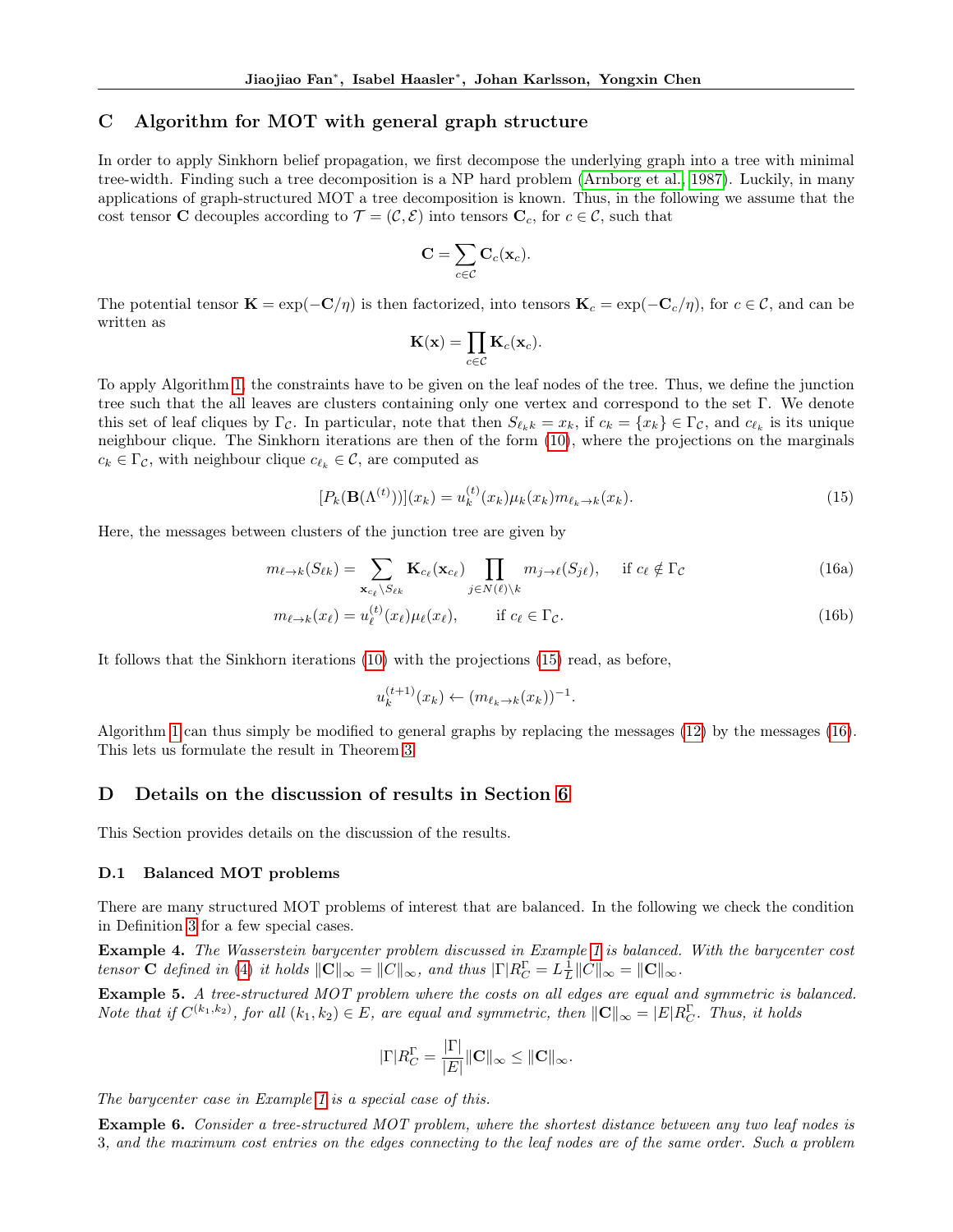is balanced. Let  $||C^{(k,\ell_k)}||_{\infty}$  be of the same order for all  $k \in \Gamma$ , where  $\ell_k$  is the neighbour of k. Then there is a constant c such that

$$
R_C^{\Gamma} = \max_{k \in \Gamma} \|C^{(k,\ell_k)}\|_{\infty} \le \frac{c}{|\Gamma|} \sum_{k \in \Gamma} \|C^{(k,\ell_k)}\|_{\infty}.
$$

If the shortest distance between any two leaf nodes is 3, there is no node that has two leaf nodes as neighbours. Thus, it holds

$$
\sum_{k\in\Gamma}\|C^{(k,\ell_k)}\|_\infty\leq\|\mathbf{C}\|_\infty.
$$

Hence, it follows  $\|\Gamma|R_C^{\Gamma} \leq c \|\mathbf{C}\|_{\infty}$ .

**Example 7.** Consider a tree-structured MOT problem with cost tensor C. Let  $\tilde{\mathbf{x}} = (\tilde{x}_1, \dots, \tilde{x}_m)$  be a maximizer of  $\mathbf{C}(\mathbf{x})$ , that is  $\mathbf{C}(\tilde{\mathbf{x}}) = ||\mathbf{C}||_{\infty}$ , and assume that

$$
\left| \frac{\max_{k \in \Gamma} \|C^{(k,\ell_k)}\|_{\infty}}{\min_{k \in \Gamma} C^{(k,\ell_k)}(\tilde{x}_{k_1}, \tilde{x}_{k_2})} \right| \leq c
$$

for some constant c. Then the MOT problem is balanced. To see this note that

$$
\|\mathbf{C}\|_{\infty} = \sum_{(k_1,k_2)\in E} C^{(k_1,k_2)}(\tilde{x}_{k_1},\tilde{x}_{k_2}) \ge |E| \min_{(k_1,k_2)\in E} C^{(k_1,k_2)}(\tilde{x}_{k_1},\tilde{x}_{k_2}).
$$

Thus, it follows

$$
|\Gamma| R_C^{\Gamma} = |\Gamma| \max_{k \in \Gamma} \|C^{(k,\ell_k)}\|_{\infty} \leq c|\Gamma| \min_{k \in \Gamma} C^{(k,\ell_k)}(\tilde{x}_{k_1}, \tilde{x}_{k_2}) \leq c \frac{|\Gamma|}{|E|} \|\mathbf{C}\|_{\infty} \leq c \|\mathbf{C}\|_{\infty}.
$$

#### <span id="page-13-0"></span>D.2 Barycenter problem with nonuniform weights

We provide a complexity bound for the barycenter problem with nonuniform weights. Let  $w_{\ell}$  be the weight and  $C_{\ell}$  be the cost matrix for the  $\ell$ -th term in the barycenter problem [\(3\)](#page-2-2). Then the cost tensor in the corresponding MOT problem is given by

$$
\mathbf{C}(x_1,\ldots,x_L,x_{L+1})=\sum_{\ell=1}^L w_{\ell}C_{\ell}(x_{L+1},x_{\ell}).
$$

With this cost, the bound in Lemma [2](#page-5-2) becomes

$$
\psi(\Lambda) - \psi(\Lambda^*) \le R \sum_k w_k \|P_k(\mathbf{B}(\Lambda)) - \mu_k\|_1
$$
, where  $R = \max_{\ell} \|C_{\ell}\|_{\infty}$ .

Now, if in Algorithm [1](#page-4-0) we pick the next update according to the weight  $w_1, w_2, \ldots, w_L$  instead of a uniform distribution, then the bound in Lemma [3](#page-5-3) becomes

$$
\mathbb{E}\left[\psi(\Lambda^{(t)}) - \psi(\Lambda^{(t+1)})\right] \ge \frac{\eta}{2} \left(e_t\right)^2, \quad \text{ with } e_t = \sum_{k \in \Gamma} w_k \|P_k(\mathbf{B}(\Lambda^{(t)})) - \mu_k\|_1.
$$

The bound in Theorem [1](#page-5-4) then becomes  $\mathcal{O}(\frac{R}{\eta\epsilon'})$ . Putting everything together, the iteration complexity becomes  $\tilde{\mathcal{O}}(\frac{mR^2}{\epsilon^2})$  and the arithmetic complexity becomes  $\tilde{\mathcal{O}}(\frac{mn^2R^2}{\epsilon^2})$  $\frac{2^2 R^2}{\epsilon^2}$ , which matches the result in [Kroshnin et al.](#page-9-9) [\(2019\)](#page-9-9).

## E Deferred proofs

In this section we provide the proofs that are omitted in the main paper.

## E.1 Proof of Lemma [1](#page-5-0)

*Proof.* Denote  $v_k(x_\ell) = \prod_{j \in N(\ell) \setminus k} m_{j \to \ell}(x_\ell)$ , where  $\ell \in N(k)$  is the unique neighbour of k, since k is a leaf of the tree. Assume variable  $u_k$  was updated in the previous step of the algorithm. Then it holds

$$
u_k(x_k) = 1/m_{\ell \to k}(x_k) = 1/\left([K^{(k,\ell)}v_k](x_k)\right).
$$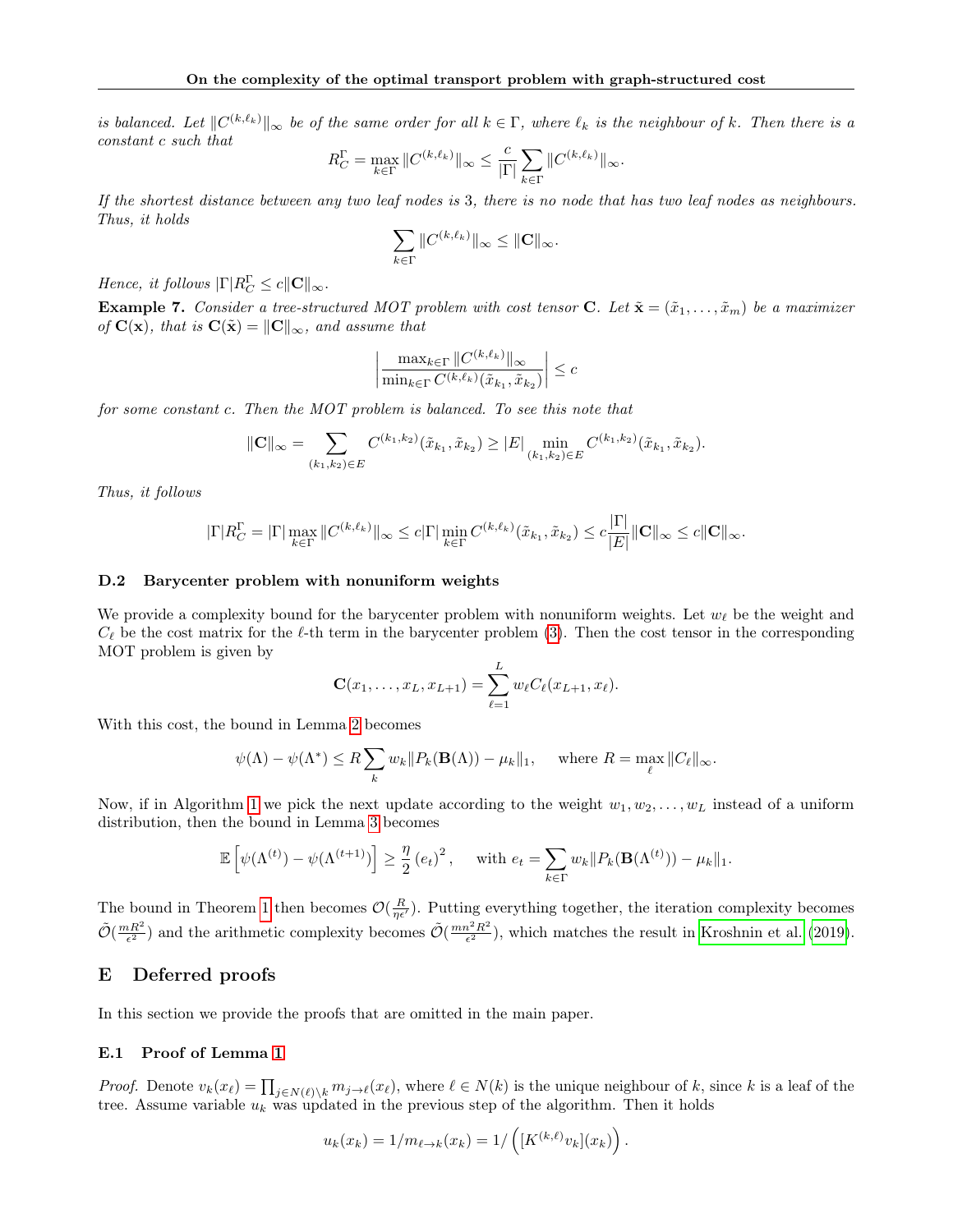Thus,

$$
\max_{x_k} \lambda_k(x_k) \le -\eta \log \left( e^{-\|C^{(k,\ell)}\|_{\infty}/\eta} v_k^T \mathbf{1} \right) = \|C^{(k,\ell)}\|_{\infty} - \eta \log \left( v_k^T \mathbf{1} \right). \tag{17}
$$

Moreover,

$$
\min_{x_k} \lambda_k(x_k) \ge -\eta \log \left( v_k^T \mathbf{1} \right). \tag{18}
$$

Combining [\(17\)](#page-14-0) and [\(18\)](#page-14-1) it follows

$$
\max_{x_k} \lambda_k(x_k) - \min_{x_k} \lambda_k(x_k) \leq \|C^{(k,\ell)}\|_{\infty}.
$$

Note that the gradient of  $\psi(\cdot)$  vanishes in  $\Lambda^*$ , since it is optimal to [\(9\)](#page-3-3). Thus, it holds  $P_k(\mathbf{B}(\Lambda^*)) = \mu_k$  for  $k = 1, \ldots, m$  and the bound for  $\lambda_k^*$  follows in the same way as before.

# <span id="page-14-5"></span><span id="page-14-3"></span><span id="page-14-2"></span><span id="page-14-1"></span><span id="page-14-0"></span> $\Box$

#### E.2 Proof of Lemma [2](#page-5-2)

Proof. Note that

$$
\psi(\Lambda) - \psi(\Lambda^*) = \eta P(\mathbf{B}(\Lambda)) - \sum_{k \in \Gamma} \mu_k^{\mathsf{T}} \lambda_k - \eta P(\mathbf{B}(\Lambda^*)) + \sum_{k \in \Gamma} \mu_k^{\mathsf{T}} \lambda_k^*
$$
  
= 
$$
\eta P(\mathbf{B}(\Lambda)) - \sum_{k \in \Gamma} \lambda_k^{\mathsf{T}} P_k(\mathbf{B}(\Lambda)) - \eta P(\mathbf{B}(\Lambda^*)) + \sum_{k \in \Gamma} (\lambda_k^*)^{\mathsf{T}} P_k(\mathbf{B}(\Lambda)) + \sum_{k \in \Gamma} (\lambda_k - \lambda_k^*)^{\mathsf{T}} (P_k(\mathbf{B}(\Lambda)) - \mu_k).
$$
<sup>(19)</sup>

Consider the convex function of  $\widehat{\Lambda} = {\widehat{\lambda_k}}_{k \in \Gamma}$  given by

$$
h(\widehat{\Lambda}) = \eta P(\mathbf{B}(\widehat{\Lambda})) - \sum_{k \in \Gamma} \widehat{\lambda}_k^{\mathrm{T}} P_k(\mathbf{B}(\Lambda)).
$$

Note that its gradient vanishes if and only if  $\Lambda = \Lambda$ , since  $\nabla_{\widehat{\lambda}_k} h = P_k(\mathbf{B}(\Lambda)) - P_k(\mathbf{B}(\Lambda)) = 0$ . Thus,  $\Lambda$  is the minimizer of  $h$ , and it follows with  $(19)$  that

<span id="page-14-4"></span>
$$
\psi(\Lambda) - \psi(\Lambda^*) \le \sum_{k \in \Gamma} (\lambda_k - \lambda_k^*)^{\mathrm{T}} \left( P_k(\mathbf{B}(\Lambda)) - \mu_k \right). \tag{20}
$$

Define  $\bar{\lambda}_k = \frac{1}{2} (\max_{x_k} \lambda_k(x_k) + \min_{x_k} \lambda_k(x_k))$ , and note that  $\bar{\lambda}_k^{\mathrm{T}}(P_k(\mathbf{B}(\Lambda)) - \mu_k) = 0$ . By Hölder's inequality and Lemma  $1$ , it holds

$$
\lambda_k^{\mathrm{T}} \left( P_k(\mathbf{B}(\Lambda)) - \mu_k \right) = \left( \lambda_k - \bar{\lambda}_k \right)^{\mathrm{T}} \left( P_k(\mathbf{B}(\Lambda)) - \mu_k \right)
$$
  
\n
$$
\leq \|\lambda_k - \bar{\lambda}_k\|_{\infty} \| P_k(\mathbf{B}(\Lambda)) - \mu_k \|_1
$$
  
\n
$$
= \frac{1}{2} \left( \max_{x_k} \lambda_k(x_k) - \min_{x_k} \lambda_k(x_k) \right) \| P_k(\mathbf{B}(\Lambda)) - \mu_k \|_1
$$
  
\n
$$
\leq \frac{R_C^k}{2} \| P_k(\mathbf{B}(\Lambda)) - \mu_k \|_1.
$$
 (21)

Similarly, defining  $\bar{\lambda}_k^* = \frac{1}{2} (\max_{x_k} \lambda_k^*(x_k) + \min_{x_k} \lambda_k^*(x_k))$ , we derive the bound

$$
-\lambda_k^*^{\mathrm{T}}\left(P_k(\mathbf{B}(\Lambda)) - \mu_k\right) = \left(\bar{\lambda}_k^* - \lambda_k^*\right)^{\mathrm{T}}\left(P_k(\mathbf{B}(\Lambda)) - \mu_k\right) \le \frac{R_C^k}{2} \|P_k(\mathbf{B}(\Lambda)) - \mu_k\|_1.
$$
\n(22)

Summing [\(21\)](#page-14-3) and [\(22\)](#page-14-4) over  $k \in \Gamma$  yields

$$
\sum_{k\in\Gamma} (\lambda_k - \lambda_k^*)^{\mathrm{T}} (P_k(\mathbf{B}(\Lambda)) - \mu_k) \leq \sum_{k\in\Gamma} R_C^k \|P_k(\mathbf{B}(\Lambda)) - \mu_k\|_1 \leq R_C^{\Gamma} \sum_{k\in\Gamma} \|P_k(\mathbf{B}(\Lambda)) - \mu_k\|_1.
$$

Together with [\(20\)](#page-14-5) this completes the proof.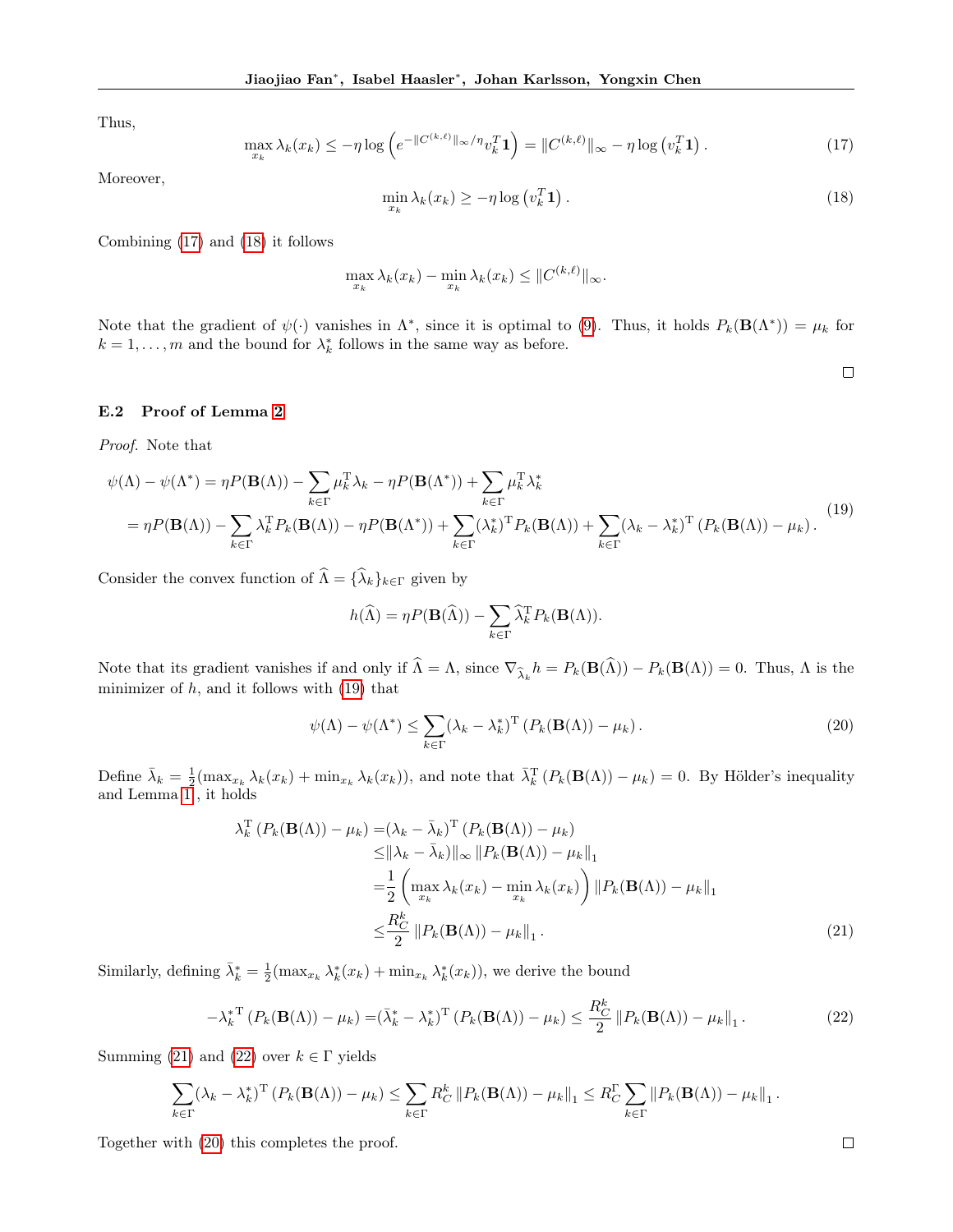#### E.3 Proof of Lemma [3](#page-5-3)

*Proof.* Since  $P(\mathbf{B}(\Lambda^t)) = 1$  for all t and  $u_{k^{(t+1)}}^{(t+1)}, / u_{k^{(t+1)}}^{(t)} = \mu_{k^{(t+1)}}, / P_{k^{(t+1)}}(\mathbf{B}(\Lambda^{(t)})),$  $\psi(\Lambda^{(t)}) - \psi(\Lambda^{(t+1)}) = \mu_{k^{(t+1)}}^{\mathrm{T}} \left( -\lambda_{k^{(t+1)}}^t + \lambda_{k^{(t+1)}}^{t+1} \right)$ 

$$
\varphi(x) = -\mu_{k^{(t+1)}} \left( \frac{\lambda_{k^{(t+1)}} + \lambda_{k^{(t+1)}}}{\lambda_{k^{(t+1)}}} \right)
$$

$$
= \eta \mu_{k^{(t+1)}}^{\mathrm{T}} \log \frac{\mu_{k^{(t+1)}}}{P_{\ell}(\mathbf{B}(\Lambda^{(t)}))}
$$

$$
= \eta \mathrm{KL}(\mu_{k^{(t+1)}} \mid P_{k^{(t+1)}}(\mathbf{B}(\Lambda^{(t)}))).
$$

where KL is the Kullback–Leibler divergence. By Pinsker's inequality, we get

$$
\psi(\Lambda^{(t)}) - \psi(\Lambda^{(t+1)}) \ge \frac{\eta}{2} \|\mu_{k^{(t+1)}} - P_{k^{(t+1)}}(\mathbf{B}(\Lambda^{(t)}))\|_1^2. \tag{23}
$$

Since  $k^{(t+1)}$  is randomly picked from a uniform distribution over  $\Gamma \setminus k^{(t)}$  the expected value of [\(23\)](#page-15-0) is

$$
\psi(\Lambda^{(t)}) - \mathbb{E}_{k^{(t+1)}} \left[ \psi(\Lambda^{(t+1)}) \right] \ge \frac{\eta}{2(|\Gamma|-1)} \sum_{k \in \Gamma} ||\mu_k - P_k(\mathbf{B}(\Lambda^{(t)}))||_1^2.
$$

By Cauchy–Schwarz inequality, it holds

$$
\mathbb{E}_{k^{(t+1)}}\left[\psi(\Lambda^{(t)}) - \psi(\Lambda^{(t+1)})\right] \geq \frac{\eta}{2(|\Gamma|-1)^2} \left(\sum_{k\in\Gamma} \|\mu_k - P_k(\mathbf{B}(\Lambda^{(t)}))\|_1\right)^2.
$$

## E.4 Proof of Theorem [1](#page-5-4)

We need the following lemma from [Altschuler & Parrilo](#page-9-25) [\(2020\)](#page-9-25) to connect the per-iteration expected improvement and the number of iterations.

<span id="page-15-1"></span>**Lemma 6.** [\(Altschuler & Parrilo, 2020,](#page-9-25) Lemma 5.3) Assume  $A > a, h > 0$ . Let  $(Y_t)_{t=1}^{\infty}$  be a sequence of random variables adapted to a filtration  $(\mathcal{F}_t)_{t=0}^{\infty}$  such that (i)  $Y_0 \leq A$  almost surely, (ii)  $0 \leq Y_{t-1} - Y_t \leq 2(A - a)$  almost surely, and

$$
(iii) \mathbb{E}[Y_t - Y_{t+1} | \mathcal{F}_t, Y_t \ge a] \ge h \quad \forall t = 0, 1, 2, \dots
$$

Then the stopping time  $s = \min\{t : Y_t \leq a\}$  satisfies 1) the expectation bound  $\mathbb{E}[s] \leq \frac{A-a}{h} + 1$ ; and 2)  $\forall \delta \in (0, 1/e)$ , the probability bound  $\mathbb{P}(s \leq \frac{6(A-a)}{h})$  $\frac{A-a}{h} \log \frac{1}{\delta}$  > 1 –  $\delta$  holds.

Proof of Theorem [1.](#page-5-4) Define the stopping time  $\tau := \min\{t : e_t \leq \epsilon'\}$ . Let  $\{\mathcal{F}_t := \sigma(\Lambda^{(1)}, \ldots, \Lambda^{(t)})\}_t$  be the natural filtration. By Lemma [2](#page-5-2) and Lemma [3,](#page-5-3)

$$
\mathbb{E}\left[\psi(\Lambda^{(t)}) - \psi(\Lambda^{(t+1)})|\mathcal{F}_t, t < \tau\right] \ge \frac{\eta}{2|\Gamma|^2} \left(\max\left\{\frac{\psi(\Lambda^{(t)}) - \psi(\Lambda^*)}{R_C^{\Gamma}}, \epsilon'\right\}\right)^2,
$$

For shorthand, denote  $\widetilde{\psi}(\Lambda^{(t)}) = \psi(\Lambda^{(t)}) - \psi(\Lambda^*)$ , and let  $\tau_1$  be the first iteration when  $\widetilde{\psi}(\Lambda^{(t)}) \le R_C^{\Gamma} \epsilon'$  and  $\tau_2 := \tau - \tau_1 \geq 0$ . Define

$$
Z_t = \begin{cases} \widetilde{\psi}(\Lambda^{(t)}) & \text{if } t \le \tau, \\ \widetilde{\psi}(\Lambda^{(t)}) - (t - \tau) \frac{\eta(\epsilon')^2}{2|\Gamma|^2} & \text{if } t > \tau. \end{cases}
$$

A direct observation is that  $Z_t$  is monotonically decreasing. For  $t \in [\tau_1, \tau]$ , let  $Y_{t-\tau_1} = Z_t$ . Then the expected improvement of  $Y_t$  per iteration is at least  $\frac{\eta(\epsilon')^2}{2|\Gamma|^2}$  $\frac{\eta(\epsilon)}{2|\Gamma|^2}$ , that is

$$
\mathbb{E}\left[Y_t - Y_{t+1} | \mathcal{F}_t, Y_t \geq 0\right] \geq \frac{\eta(\epsilon')^2}{2|\Gamma|^2}.
$$

<span id="page-15-0"></span>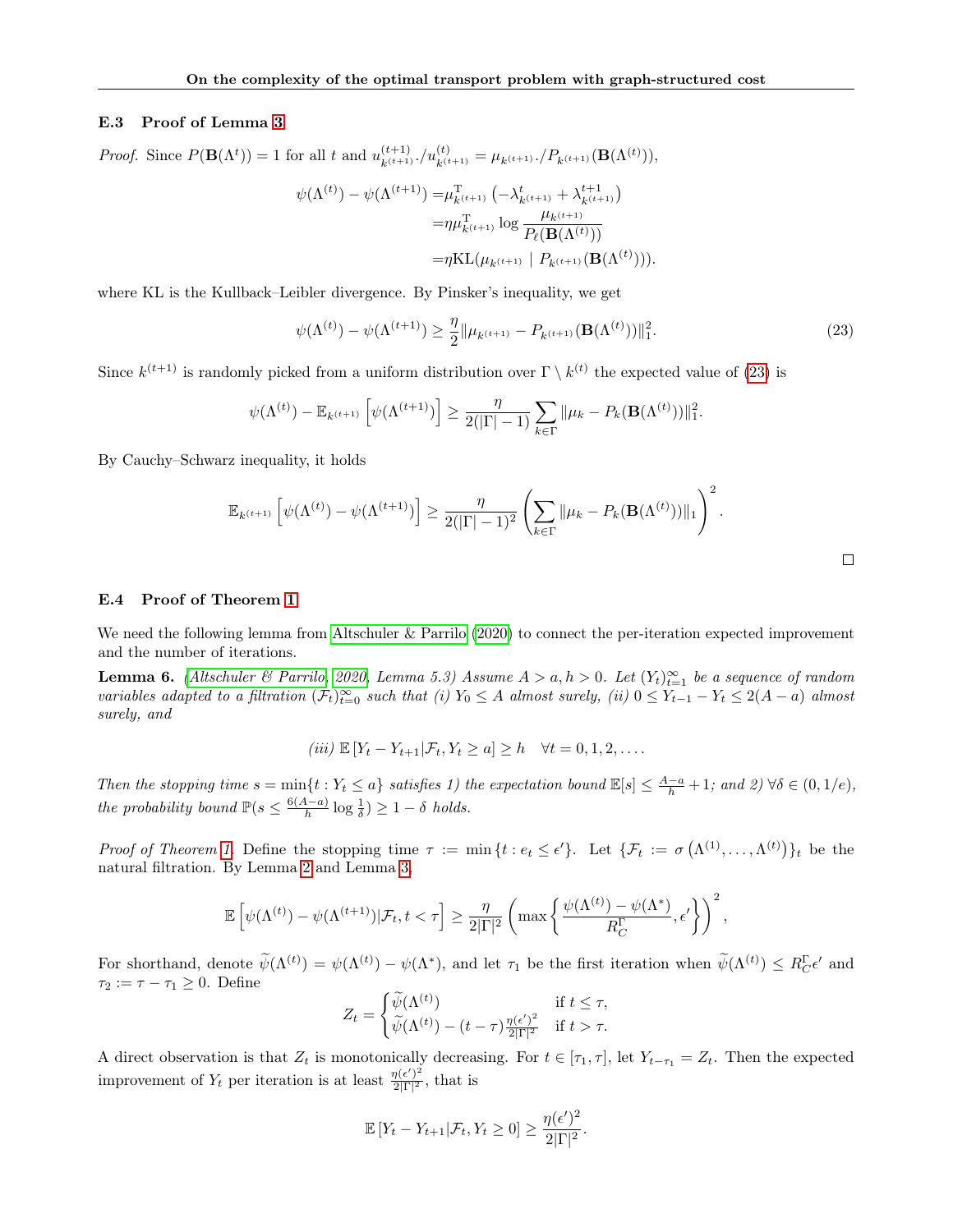With choices  $A = R_C^{\Gamma} \epsilon'$ ,  $a = 0$ , and  $h = \frac{\eta(\epsilon')^2}{2|\Gamma|^2}$  $\frac{\eta(\epsilon)}{2|\Gamma|^2}$ , clearly  $Y_t \leq A$  and  $0 \leq Y_t - Y_{t+1} \leq 2(A-a)$ . Thus, Lemma [6](#page-15-1) implies

$$
\mathbb{E}[\tau_2'] \le \frac{2|\Gamma|^2 R_C^{\Gamma}}{\eta \epsilon'} + 1 \quad \text{where } \tau_2' = \min\{t : Y_t \le 0\}.
$$

Whenever  $t \leq \tau$ , we have  $\widetilde{\psi}(\Lambda^{(t)}) \geq 0$  and as such  $Z_t \geq 0$ . So  $\tau := \min \{t : e_t \leq \epsilon' \}$  is achieved earlier than  $\min\{t : Z_t \leq 0\}$  and this implies

$$
\tau - \tau_1 = \tau_2 \le \tau_2' = \min\{t : Z_t \le 0\} - \tau_1 \quad \Rightarrow \quad \mathbb{E}[\tau_2] \le \mathbb{E}[\tau_2'] \le \frac{2|\Gamma|^2 R_C^{\Gamma}}{\eta \epsilon'} + 1. \tag{24}
$$

<span id="page-16-1"></span><span id="page-16-0"></span> $2R - R$ 

To bound  $\tau_1$ , we define  $D_0 = R_C^{\Gamma} e_0$  and  $D_i := D_{i-1}/2$  for  $i = 1, 2, ...$  until  $D_N \leq R_C^{\Gamma} e'$ . Let  $\tau_{1,i}$  be the number of iterations when  $D_i \leq \tilde{\psi}(\Lambda^{(t)}) \leq D_{i-1}$ . Let  $t_{1,i} = \min\{t : \tilde{\psi}(\Lambda^{(t)}) \leq D_{i-1}\}$ . Consider  $A = D_{i-1}$ ,  $a = D_i$ ,  $h=\frac{\eta}{2|\mathbf{E}|^2}$  $\frac{\eta}{2|\Gamma|^2 R_C^{\Gamma}} D_i^2$ , and  $Y_t = Z_{t+t_{1,i}}$ . It holds

$$
\mathbb{E}\left[Y_t - Y_{t+1} | \mathcal{F}_t, Y_t \ge D_i\right] \ge \frac{\eta}{2|\Gamma|^2 R_C^{\Gamma^2}} \widetilde{\psi}(\Lambda^{(t)})^2 \ge \frac{\eta}{2|\Gamma|^2 R_C^{\Gamma^2}} D_i^2.
$$

In addition  $Y_t \leq A$  and  $0 \leq Y_t - Y_{t+1} \leq D_{i-1} \leq 2(A - a)$  by the nonnegativity and monotonicity of  $Y_t$ . From Lemma [6](#page-15-1) and the definition of the sequence  $D_i$  it follows that

$$
\mathbb{E}[\tau_{1,i}] \le \frac{D_{i-1} - D_i}{\eta D_i^2} 2|\Gamma|^2 R_C^{\Gamma^2} + 1 \le \frac{2|\Gamma|^2 R_C^{\Gamma^2}}{\eta D_i} + 1. \tag{25}
$$

Summing up Equation [\(25\)](#page-16-0) for  $i = 1, 2, ..., N$  and Equation [\(24\)](#page-16-1) yields

$$
\mathbb{E}[\tau] \leq \frac{2|\Gamma|^2 R_C^{\Gamma}}{\eta \epsilon'} + 1 + \sum_{i=1}^N \frac{2|\Gamma|^2 R_C^{\Gamma^2}}{\eta D_i} + N \leq \frac{2|\Gamma|^2 R_C^{\Gamma}}{\eta \epsilon'} + 1 + \frac{4|\Gamma|^2 R_C^{\Gamma}}{\eta \epsilon'} + \log_2 \left\lceil \frac{e_0}{\epsilon'} \right\rceil.
$$

Since

$$
e_0 := \sum_{k \in \Gamma} \| P_k(\mathbf{B}(\Lambda^{(t)})) - \mu_k \|_1 \leq \sum_{k \in \Gamma} \| P_k(\mathbf{B}(\Lambda^{(t)})) \|_1 + \| \mu_k \|_1 = 2|\Gamma|,
$$

there is  $\log_2\left(\frac{e_0}{\epsilon'}\right) \leq \frac{e_0}{\epsilon'} \leq \frac{2|\Gamma|}{\epsilon'}$  $\frac{|\Gamma|}{\epsilon'}$ . And the mild assumption  $\eta \leq 0.5|\Gamma|R_C^{\Gamma}$  implies that

$$
1 + \log_2[a] \le 1 + \log_2[b] \le \frac{b|\Gamma|R_C^{\Gamma}}{\eta}, \quad \forall \ b \ge a > 0,
$$

resulting in  $1 + \log_2 \left[ \frac{e_0}{\epsilon'} \right] \leq \frac{2|\Gamma|^2 R_C^{\Gamma}}{\eta \epsilon'}$ . It further follows

$$
\mathbb{E}[\tau] \leq \frac{8 |\Gamma|^2 R_C^{\Gamma}}{\eta \epsilon'}
$$

<span id="page-16-2"></span>.

Next we prove the high probability bound. By Lemma [6,](#page-15-1)  $\forall \delta \in (0, 0.5)$ ,

$$
\mathbb{P}\left(\tau_2 > \frac{12|\Gamma|^2 R_C^{\Gamma}}{\eta \epsilon'} \log \frac{2}{\delta}\right) < \frac{\delta}{2} \tag{26}
$$

and with  $\delta_i := \delta/2^{N-i+2}$  for each  $i = 1, ..., N$ ,

$$
\mathbb{P}\left(\tau_{1,i} > \frac{12|\Gamma|^2 R_C^{\Gamma^2}}{\eta D_i} \log \frac{1}{\delta_i}\right) < \delta_i.
$$

Given the series summation  $\sum_{i=0}^{\infty} 2^{-i} = \sum_{i=0}^{\infty} i \cdot 2^{-i} = 2$  and the definition of  $\delta_i$  and  $D_N$ , we have

$$
\sum_{i=1}^{N} \frac{\log \frac{1}{\delta_i}}{D_i} = \frac{1}{D_N} \sum_{i=0}^{N-1} 2^{-i} \left( \log \frac{4}{\delta} + i \log 2 \right) \le \frac{2}{D_N} \left( \log \frac{4}{\delta} + \log 2 \right) \le \frac{3}{R_C^{\Gamma} \epsilon'} \log \frac{4}{\delta}.
$$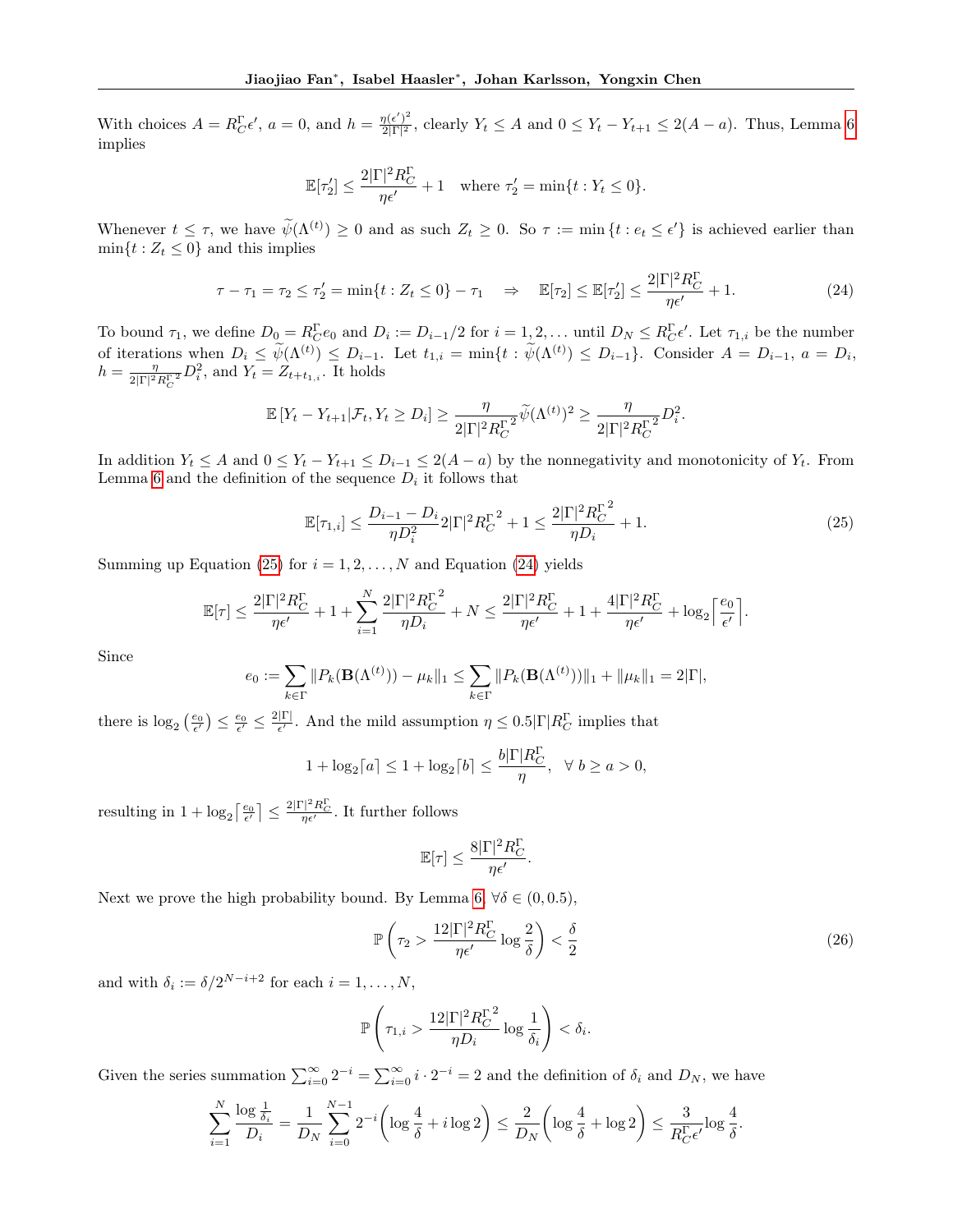By taking the union over  $\tau_{1,i}$  it follows

$$
\mathbb{P}\left(\tau_1 > \frac{36|\Gamma|^2 R_C^{\Gamma}}{\eta \epsilon'} \log \frac{4}{\delta}\right) \le \sum_{i=1}^N \mathbb{P}\left(\tau_{1,i} > \frac{12|\Gamma|^2 R_C^{\Gamma^2}}{\eta D_i} \log \frac{1}{\delta}\right) < \frac{\delta}{2}.\tag{27}
$$

Taking a union bound over Equation [\(26\)](#page-16-2) and Equation [\(27\)](#page-17-0), we conclude that

<span id="page-17-0"></span>
$$
\mathbb{P}\left(\tau > \frac{48|\Gamma|^2 R_C^{\Gamma}}{\eta \epsilon'} \log \frac{4}{\delta}\right) < \delta.
$$

### E.5 Proof of Lemma [4](#page-6-1)

Proof. Due to the underlying tree structure of the problem it holds

$$
\langle \mathbf{C}, \mathbf{B} \rangle - \langle \mathbf{C}, \widehat{\mathbf{B}} \rangle = \sum_{(k_1, k_2) \in E} \langle C^{(k_1, k_2)}, P_{k_1, k_2}(\mathbf{B}) - P_{k_1, k_2}(\widehat{\mathbf{B}}) \rangle.
$$

By Hölder's inequality and [\(Altschuler et al., 2017,](#page-9-22) Lemma 7),

$$
\langle \mathbf{C}, \mathbf{B} \rangle - \langle \mathbf{C}, \widehat{\mathbf{B}} \rangle \le \sum_{(k_1, k_2) \in E} \| C^{(k_1, k_2)} \|_{\infty} \| P_{k_1, k_2}(\mathbf{B}) - P_{k_1, k_2}(\widehat{\mathbf{B}}) \|_1
$$
  

$$
\le 2 \sum_{k \in \Gamma} \| C^{(k, \ell_k)} \|_{\infty} \| \mu_k - P_k(\mathbf{B}) \|_1.
$$

In the second step note that  $P_{k_1,k_2}(\mathbf{B}) = P_{k_1,k_2}(\mathbf{B})$  by construction whenever  $k_1, k_2 \notin \Gamma$ . Also, note that for  $k \in \Gamma$  we can use the bound in [\(Altschuler et al., 2017,](#page-9-22) Lemma 7) to get

$$
||P_{k,\ell_k}(\widehat{\mathbf{B}}) - P_{k,\ell_k}(\mathbf{B})||_1 \leq 2 \left( ||P_k(\widehat{\mathbf{B}}) - P_k(\mathbf{B})||_1 + ||P_{\ell_k}(\widehat{\mathbf{B}}) - P_\ell(\mathbf{B})||_1 \right)
$$
  
=2||P\_k(\widehat{\mathbf{B}}) - P\_k(\mathbf{B})||\_1  
=2||\mu\_k - P\_k(\mathbf{B})||\_1.

<span id="page-17-1"></span>

#### E.6 Proof of Lemma [5](#page-6-2)

*Proof.* Let  $\widetilde{\mathbf{Y}}$  denote the tensor that is returned from Algorithm [2](#page-4-1) with inputs  $\mathbf{B}^*$  and  $\{P_k(\widetilde{\mathbf{B}})\}_{k\in\Gamma}$ . Note that  $\widetilde{\mathbf{B}}$ is the optimal solution to

$$
\min_{\mathbf{B}\in\Pi_{\Gamma}^m((P_k(\widetilde{\mathbf{B}}))_{k\in\Gamma})}\langle\mathbf{C},\mathbf{B}\rangle+\eta H(\mathbf{B}|\mathbf{M}),
$$

which can easily be verified by checking the KKT conditions. Thus, it holds

$$
\langle \mathbf{C}, \mathbf{B} \rangle + \eta H(\mathbf{B}|\mathbf{M}) \le \langle \mathbf{C}, \mathbf{Y} \rangle + \eta H(\mathbf{Y}|\mathbf{M}).
$$

Since  $\langle \widetilde{\mathbf{B}}, \log(\widetilde{\mathbf{B}})\rangle \ge -m \log(n)$  and  $\langle \widetilde{\mathbf{Y}}, \log(\widetilde{\mathbf{Y}})\rangle \le 0$  it follows that

$$
\langle \mathbf{C}, \mathbf{B} \rangle - \langle \mathbf{C}, \mathbf{Y} \rangle \le \eta H(\mathbf{Y}|\mathbf{M}) - \eta H(\mathbf{B}|\mathbf{M})
$$
  
\n
$$
\le -\langle \widetilde{\mathbf{B}}, \log(\widetilde{\mathbf{B}}) \rangle + \langle \widetilde{\mathbf{B}} - \widetilde{\mathbf{Y}}, \log \mathbf{M} \rangle
$$
  
\n
$$
\le \eta m \log(n) + \eta \sum_{k \in \Gamma} \langle P_k(\widetilde{\mathbf{B}}) - P_k(\widetilde{\mathbf{Y}}), \log \mu_k \rangle
$$
  
\n
$$
= \eta m \log(n).
$$
 (28)